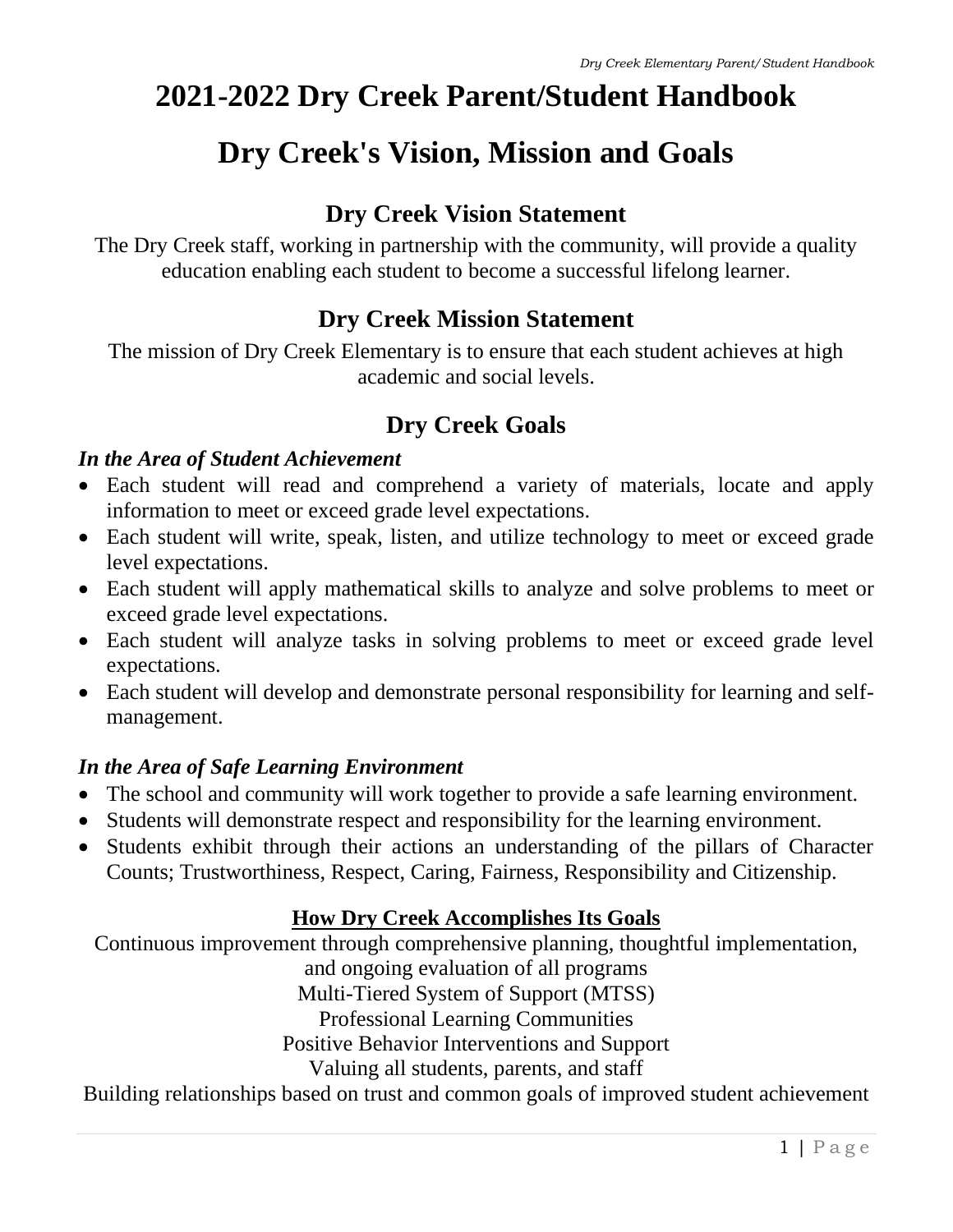# **AUXILIARY STUDENT SERVICES**

**School Nurse:** A nurse or health services assistant is on campus at all times. In addition to hearing and vision screening, the nurse plays an important role in: (1) maintaining all health records for children; (2) contacting parents regarding illness, health problems and excessive absences; and (3) advising the staff regarding health-related conditions and/or hazards.

**Speech & Language Specialist:** The speech & language specialists work with children who are in need of specialized remedial and developmental instruction in language proficiency.

**School Psychologist:** The school psychologist is available to provide testing and psychological information beyond the scope of the classroom teacher. She plays a counseling role to parents and students and provides assistance to teachers in the implementation of effective teaching strategies for individual students exhibiting learning and/or behavioral difficulties. All psychological testing requires signed parental consent.

**Resource Specialists:** All resource specialists are trained as classroom teachers with special certification in special education and learning disabilities. They provide specific prescriptive instruction in academic areas to students who have been certified as requiring such instruction.

**Student Study Team (SST):** The Student Study Team is provided as a service to teachers and parents. Students with behavior, emotional, and/or academic struggles that interfere with school performance are referred to the team for suggestions and/or modifications of the child's learning environment. All children that may be considered for a formal psycho-educational assessment are required to be reviewed by the SST prior to evaluation by the School Assessment Team (SAT).

**School Assessment Team (SAT):** Children who show signs of abnormally low achievement, learning disabilities, or emotional difficulties, may be referred by the teacher through the Student Study Team process. The team will focus the expertise of its members on testing and studying the child to determine the nature of the learning difficulty. A meeting is held with the parent at which time all of the results of the diagnostic work are discussed and explained, as well as recommendations to be implemented to improve the child's progress and success in school.

**School Attendance Review Board (SARB):** The School Attendance Review Board operates at the District level and at the local site. Students are referred for being habitually truant or tardy, having irregular attendance, are in danger of becoming irregular in attendance, or habitually truant.

**Gifted and Talented Education (GATE):** The formal GATE program involves students in grades 4-6. Students are certified as "gifted" on the basis of criteria involving standardized achievement test scores, group and/or individual intelligence test scores, and academic performance in the classroom. For further information, please contact Dry Creek's GATE Coordinator, Mrs. Stephanie Henderson (StephanieHenderson@cusd.com).

**Campus Club:** Campus Club provides quality childcare for school-age children before and after school. All day care is also offered during regular school vacations. The program is staffed with qualified instructors who work closely with the school age child. Questions regarding fees, procedures for enrollment, or specific site information should be directed to the Child Development Department at 327-9160.

**Categorical Funding:** On an annual basis Clovis Unified School District (CUSD) submits the Application for Funding Consolidated Categorical Aid Programs commonly called the Con Ap. The application is submitted in two (2) parts: Part I, which contains program and demographic information, is submitted by June 1 each year; and Part II, which contains the budget information and additional program data, is submitted by January 31 each year. The categorical programs included in the application are Title I, Part A – (Improving the Academic Achievement of the Disadvantaged Improving, Title I, Part C – Migrant Education, Title II, Part A – Preparing, Training and Recruiting High Quality Teachers and Principals, and Title III – Language Instruction for Limited English Proficient and Immigrant Students. Essentially, these funds are designed to assist students in mastering state standards.

Clovis Unified Schools are committed to establishing a true partnership with all facets of the Clovis Learning Community. CUSD values feedback and input. Parents continue to make positive differences in the lives of the children we all support. We know from research that participation in your child's education will not only bring success to your child but other children in the school. Our parents truly make a difference in the lives of Clovis kids!

CUSD is proud and pleased to offer a variety of parent involvement opportunities that improve our overall program. Depending on the type of categorical funding a site may receive, district or school parent councils and committees are required under certain requirements and guidelines. Such advisory committees in the CUSD include:

- **School Site Council (SSC)**
- **English Learner Advisory Committee (ELAC)**
- **District Advisory Committee (DAC) and School Advisory Committee (SAC)**
- **District Learner Advisory Committee (DELAC)**
- **District Migrant Education Parent Advisory Committee (DMEPAC)**
- **District Indian Education Parent Advisory Committee (IPAC)**
- **School and District level School Assessment Review Team (SART)**
- **Intercultural and Diversity Advisory Council (IDAC)**

We encourage all parents and guardians to become involved with their child's education, at the classroom level, the school-wide level as well as the district level. Each school's Single Plan for Student Achievement (SPSA) describes the school's basic educational program and the categorical supplementary programs/services that are designed to support student achievement of each and every student. Parental involvement is a necessary and vital part of developing the SPSA as well as our overall program. At the district level, parent committees provide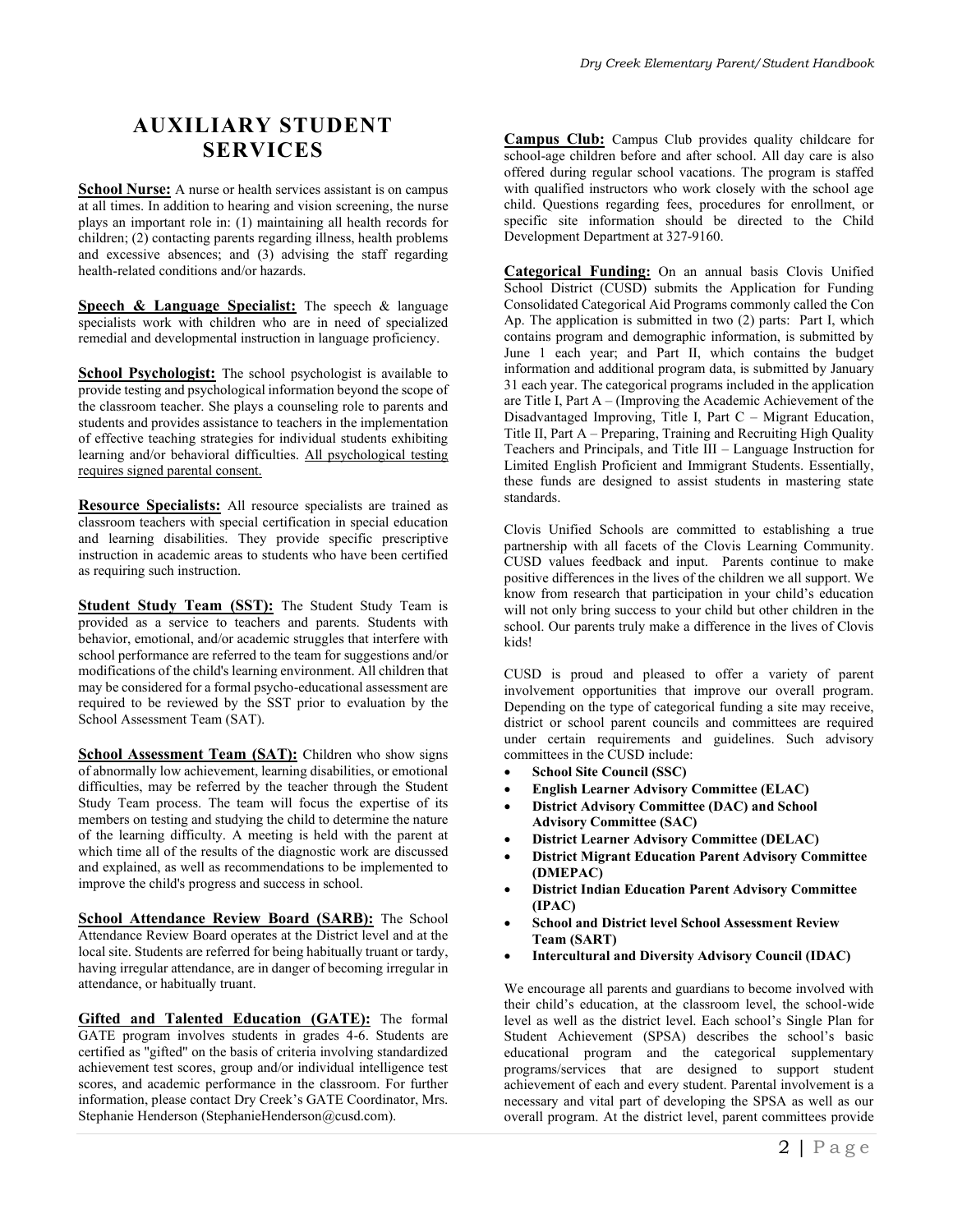input into each of the site's SPSA and to the District's Local Education Agency Plan (LEAP). If you would like additional information on any of the District Parent Councils or Committees, please call your child's school. The Principal, Learning Director, or Guidance Instructional Specialist (GIS) would be happy to assist you, or go: to [http://www.cusd.com/specialprojects.](http://www.cusd.com/specialprojects) These two school committees meet on a quarterly basis. The committees are comprised of administration, staff and parents. Students are also involved at the intermediate and secondary level.

#### **Listed below are several parent committees that assist with categorical programs and funding. For more information, please call the school or go to: <http://www.cusd.com/specialprojects>**

**School Site Council (SSC):** All schools receiving categorical funds are required to form a SSC. The SSC is composed of parents, students at the secondary level and school personnel. It is responsible for developing, implementing and evaluating the Single Plan for Student Achievement programs. Members serve for two years and are elected by their peers.

#### **District Advisory Committee (DAC) & School Advisory**

**Committee (SAC):** The entirety of the SSC acts as the SAC. The SAC serves as an advisory committee for the purpose of advising schools regarding supplemental education programs and acting as a liaison for their school community. They serve to share information and comments both at the district and site level. These education programs are supplemental education opportunities provide to students who are disadvantaged, English learners, foster youth and/or at-risk. The SSC has approved to designate our SSC pursuant to California Education Code (EC) Section 52852 to function as the School Advisory Committee.

**English Learner Advisory Committee (ELAC):** All schools enrolling 21 or more English learners are required to form an ELAC. The ELAC is composed of parents and school personnel. The ELAC provides input and makes recommendations to the principal, staff and SSC regarding services for English learners as well as conducts an annual survey. Members serve for two years.

**District English Learner Advisory Committee (DELAC):** Whenever there are 51 or more EL students in the district, there shall be a functioning District English Learner Advisory Committee (DELAC). It is important that each school site ELAC elect a DELAC representative and arrange to have that representative attend every DELAC meeting. Currently the DELAC bylaws require each DELAC representative to be 1) a parent/guardian of an EL or former EL (i.e., a reclassified fluent English proficient student) currently enrolled at the site he/she represents, and 2) elected to serve as the DELAC representative by the site ELAC.

#### *The following is an overview of the categorical funding and programs in CUSD. These funds are further discussed and outlined in each school's SPSA and at the committee meetings.*

#### Rationale

General District funds provide support for the District's base/core curriculum program. Some children have special characteristics, not reflective of the general school population, that affect their success in the base/core programs. Some come from economically disadvantaged homes; some are educationally disadvantaged or lack English language proficiency because they have a primary language other than English. Children, such as those described above, require supplemental services and materials not generally provided through the base/core curriculum program. The needs of our children are identified and supplemental services and materials are planned and targeted to meet their special needs. Categorical funds are to be used to provide the financial support to meet these special needs.

#### Philosophy

All CUSD schools offer students with special needs the same kinds of high quality learning opportunities and access to the core curriculum in all curricular areas. Categorical funds are designed to support additional assistance to help students succeed in the regular classroom program (base/core curriculum) and address any learning gaps. The focus is on the effective utilization of supplementary materials, personnel, and staff development. Staff development activities are used to improve instructional practices and strategies to increase the ability of teachers and other staff to challenge and assist all students to reach their fullest potential.

#### Categorical Program Descriptions

- 1. After School Safety and Education Funds (ASES): This state funded and administered program provides three year grant funding to establish or expand after school programs that provide students with academic support and intervention, enrichment opportunities and supportive services to help the students meet state and local standards in core content areas. The purpose of the ASES program is to create additional educational and recreational opportunities for students within the learning community while providing a safe environment for students. The goals of this program are to: 1) improve academic achievement, and 2) provide enrichment opportunities that reinforce and complement the academic program.
- 2. Title I, Part A (Improving the Academic Achievement of the Disadvantaged): A federal-funded program to provide highquality opportunities for students in high-poverty schools to meet district and state content and performance standards.
- 3. Title I, Part A, Title X, Part C, Education for Homeless Children and Youths: Title I, Part A funds provide comparable services to homeless children that assist them to effectively take advantage of educational opportunities as provided to children in schools funded under Title I, Part A. These comparable services shall be provided to homeless children in public and private schools, shelters and other locations where children may live, institutions for neglected children and, where appropriate, local institutions such as local community day school programs. This reservation requirement is not formula driven.
- 4. Title I, Part C (Migrant Education Program): A federalfunded program focused on providing services for migratory students and their families.
- 5. Title I, Part D: Local Delinquent Programs: A funded program that serve students who are neglected, delinquent, or at-risk, including programs involving collaboration with locally operated correctional facilities.
- 6. Title II, Part A (Preparing, Training and Recruiting High Quality Teachers and Principals): A federal-funded program focused on teacher and principal training and recruitment programs.
- 7. Title III (Language Instruction for English learners (ELs) and Immigrants): A federal-funded program focused on assisting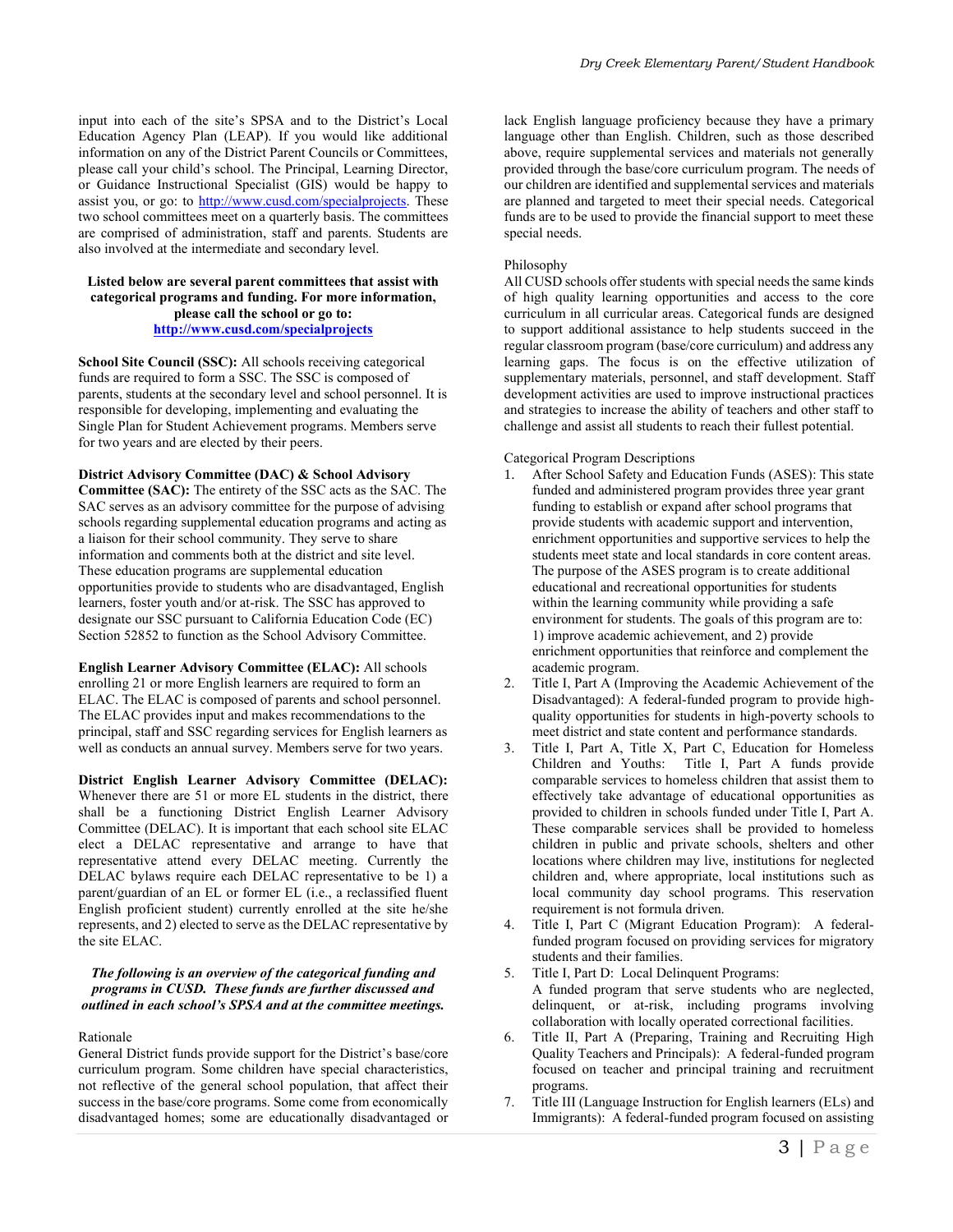school districts in teaching English to limited English proficient students (English learners) and immigrants and helping these students meet the same challenging State standards required of all other students.

8. Title VII (Indian Education Formula Grant): A federalfunded program focused on helping Native American/Alaskan Native students meet the same challenging state standards required of all other students.

The goal of the CUSD staff is to create and maintain the best educational environment possible. This can be accomplished with your support and input. If you have any questions, concerns, or would like to become more involved in the educational process at your school, please contact your school principal. Your school can assist you in learning more about categorical programs. You may want to become involved in your school's School Site Council (SSC), English Learner Advisory Committee (ELAC) and/or attend the Annual Title I Parent Meeting. During the fall each school will send additional information about these activities. At the district level, we encourage you to become involved with our DELAC. We encourage and look forward to your involvement in the programs we offer our learning community.

If you have any questions, please call your child's school or the CUSD Department of Supplemental Services @ 327-9086, additional information may be found @ [http://www.cusd.com/specialprojects.](http://www.cusd.com/specialprojects)

### **ATHLETIC PROGRAMS**

### *Please check the Dry Creek website for athletic schedule download.*

### **The Dry Creek Athletic Program**

Student participation and involvement in athletics teaches cooperation, responsibility, teamwork, and how to win and lose. Students who are involved tend to perform better in school and have fewer problems socially. All students who participate in sports must meet the criteria outlined in the Code of Ethics to participate.

### **ATHLETIC CODE OF ETHICS AND BEHAVIOR**

Participation as a member of a team is a privilege. Those on teams serve as a model for all the children at school. To ensure that student athletes conduct themselves appropriately, we are setting the following standards that must be met if a student is to play:

- 1. Team members do not get in fights.
- 2. Team members must have a "C" average with no "F"s on their report card.
- 3. Team members must display good sportsmanship, citizenship, and maturity at all times.
- 4. All uniforms and equipment must be returned in the same condition as they were received.
- 5. Team members attend practice.

### **Team Selections**

Every effort will be made to place all students on a team. Unfortunately, participation limits must be set because of limited facilities and safety factors. The following process will be used to make team selections:

1. Sign-ups will be announced at least 2 school days prior to the first practice.

2. Players will have at least 2 days of practice before the first selection date.

3. **Practice times are 3:20 P.M. - 4:20 P.M.**

4. Those students who are selected for the team will have their names posted outside a teacher's classroom for all to see. 5. Students shall practice in at least half of available practices in each week in order to be eligible for that week's competition. 6. Coaches may elect to have a second selection date to further reduce team size.

\*Players registering after the beginning of the season may try out for a team - but no player may be "bumped" because of the selection of a late-enrolling student.

### *Coaches' decisions on player selections are final. All questions regarding player selection are to be referred to the head coach of the team.*

### **Insurance Requirement**

All participants are required to have verification of health insurance coverage prior to any participation in any sport and throughout the season.

### **Playing Time**

"A" teams are competitive teams. Students that are selected to play on the "A" or Varsity team are guaranteed to make an appearance and play in half of the games. Students who desire guaranteed play in every game should elect to play on "B" and "C" teams. These team are designed to teach students basic skills.

### **Uniforms**

All players are responsible for all equipment issued to them. **Uniforms are to be worn on game days only.** Uniforms must be returned in a timely manner after the season and are not for sale.

### **Transportation to Games and after Practice**

Clovis Unified buses shall transport students to all games that occur during school hours. Parent permission for participation on a team allows for permission to transport students to all team functions during the season. Transportation will be provided for bus riders after practice. Parents who wish to pick their children up at away games must sign their child out with the coach prior to leaving. **Students will only be released to individuals that are listed on the RELEASE OF STUDENT TO PARENT/GUARDIAN AFTER FIELD TRIP OR ACTIVITY FORM 3204-2.**

### **PE Excuses and Team Participation**

A child will not be allowed to participate in any after-school sports programs or intramurals if they are not participating in PE due to a PE excuse. Additionally, a student must be present in school to participate in same-day practices, games, or any co-curricular activity on or off campus. No exceptions.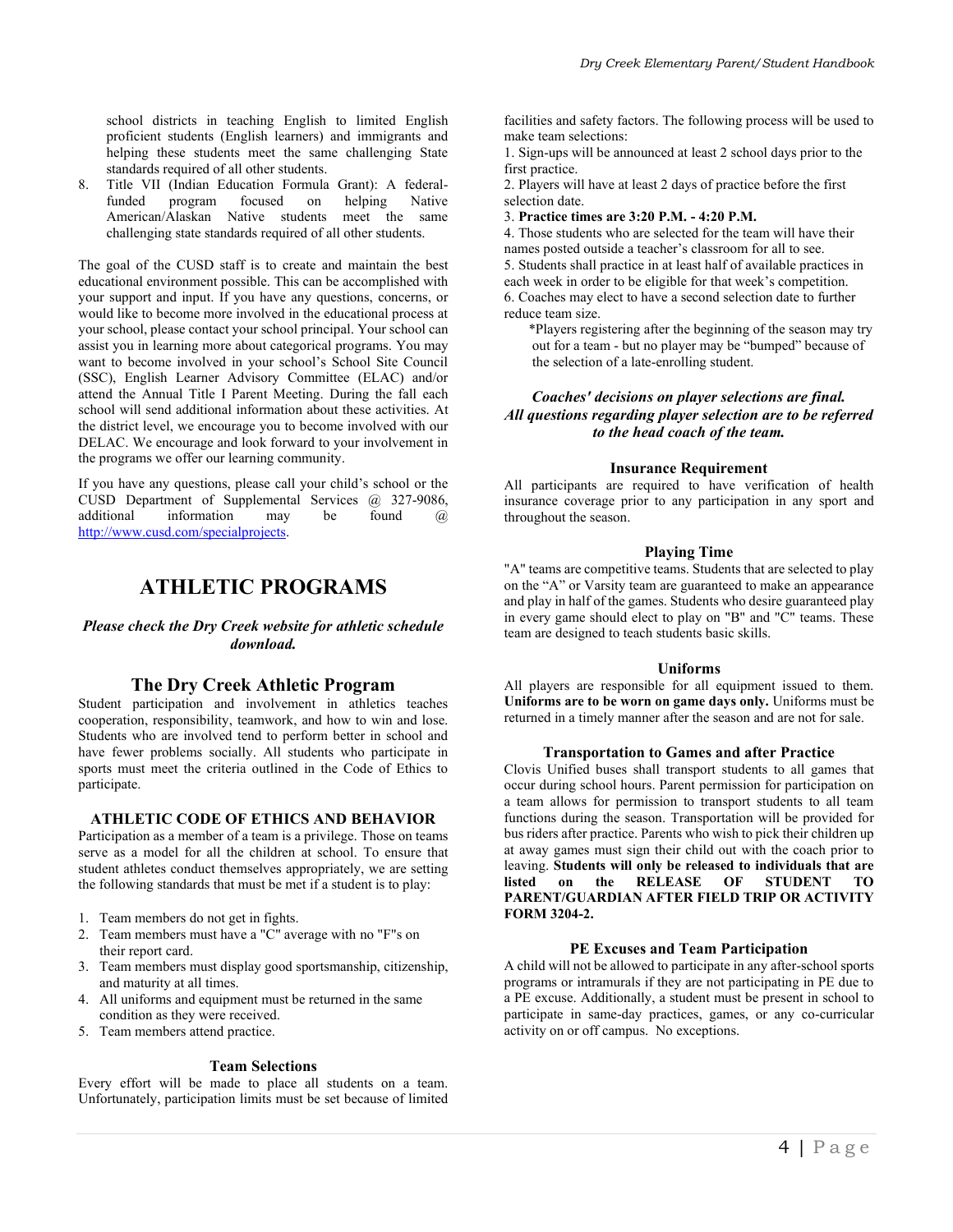|  | Dry Creek Elementary Parent/Student Handbook |  |  |
|--|----------------------------------------------|--|--|
|  |                                              |  |  |

| Season        | Sport                             | Number of<br>Teams                                                                                                  | <b>Eligibility</b>                                                                                                                                                                                                      |
|---------------|-----------------------------------|---------------------------------------------------------------------------------------------------------------------|-------------------------------------------------------------------------------------------------------------------------------------------------------------------------------------------------------------------------|
| Fall-Spring   | Pep & Cheer                       | Spirit Squad<br>(4 <sup>th</sup> Grade)<br>Game Squad<br>$(5th \& 6th)$<br>Comp. Pep<br>Comp. Cheer                 | 4 <sup>th</sup> -6 <sup>th</sup> graders<br>(Comp. Squad<br>selections based<br>on tryout)                                                                                                                              |
| $_{\rm Fall}$ | Football<br>(tackle)              | A and B                                                                                                             | $5th$ -6 <sup>th</sup> graders<br>Weight limit of<br>144 lbs. (with<br>uniform and<br>without helmet).<br>Minimum is 60<br>lbs.                                                                                         |
|               | Cross<br>Country                  | Boys and girls<br>4 <sup>th</sup><br>5 <sup>th</sup> /6 <sup>th</sup><br>$\mathcal{R}_{\mathcal{L}}$<br>grade teams |                                                                                                                                                                                                                         |
|               | Girls<br>Volleyball               | A, B and C                                                                                                          | $5th$ -6 <sup>th</sup> graders                                                                                                                                                                                          |
|               | Wrestling<br><b>Boys</b>          | A and B<br>A, B, and C                                                                                              | 4 <sup>th</sup> -6 <sup>th</sup> graders<br>weight divisions<br>$5th - 6th$ graders                                                                                                                                     |
| Winter        | Basketball<br>Girls<br>Basketball | A, B, and C                                                                                                         | $5th$ -6 <sup>th</sup> graders                                                                                                                                                                                          |
|               | Baseball                          | A and B                                                                                                             | $5th - 6th$ graders                                                                                                                                                                                                     |
|               | Softball                          | $A$ , $B$ and $C$                                                                                                   | $5th - 6th$ graders                                                                                                                                                                                                     |
|               | <b>Boys</b><br>Volleyball         | A, B, and C                                                                                                         | $5th$ -6 <sup>th</sup> graders                                                                                                                                                                                          |
| Spring        | Track                             | Boys and girls<br>$4th - 6th$<br>grade<br>teams.                                                                    | Please note that<br><i>participation will</i><br>drop dramatically<br>prior to the Area<br><b>Oualifying Meet</b><br>because of league<br>and district rules<br>governing the<br>number of<br>qualifiers per<br>school. |

**Pep & Cheer Squad:** The Dry Creek cheerleading program is established to focus on two primary purposes. First, the members of the cheerleading squad are to provide positive leadership for the student body in developing school spirit and pride at all athletic and student activities. Secondly, the teams are to provide the members with an outlet for developing personal poise, physical strength, stamina, coordination, and showmanship. The number of positions on each squad is limited; selection is based on a competitive tryout process in late spring of the preceding school year.

**Spectator Code of Conduct - Athletic Events:** Spectators are an important part of athletic events. At all times they should reflect high standards of support and good sportsmanship.

1. Spectators should respect officials, coaches, and participants.

- 2. Booing, disrespectful remarks and/or cheers or yells which refer to or "put-down" the other team are totally unacceptable.
- 3. Bells, whistles, or noisemakers are acceptable for outdoor athletic events, but not for indoor athletic events.
- 4. Noisemakers must not interfere with the various activities.

*Profanity of any type will not be tolerated and will result in the removal of the spectator from the school grounds.*

# **PHYSICAL EDUCATION**

According to Education Code section  $51210(a)(7)$ , the District is required to provide, in the elementary setting, not less than 200 minutes each 10 school days, exclusive of recesses and the lunch period. Any complaints related to the failure of the District to adhere to this requirement may be filed under the District Uniform Complaint Procedures, BP/AR 9208, which is included in this handbook.

# **CO-CURRICULAR ACTIVITIES**

| <b>Activity</b>                    | <b>Description</b>                                                                                                                                                                                                                                                     | <b>Restrictions</b>                                                                         |
|------------------------------------|------------------------------------------------------------------------------------------------------------------------------------------------------------------------------------------------------------------------------------------------------------------------|---------------------------------------------------------------------------------------------|
| Band / Orchestra                   | Band is offered to students in grades<br>5 and 6. The instrumental music<br>instructor is at school two days each<br>week.                                                                                                                                             | 5 <sup>th</sup> -6 <sup>th</sup> graders.                                                   |
| Choir                              | The 5/6 choir performs for student<br>assemblies at Dry Creek and at<br>several parent functions during the<br>school year. The choir<br>also<br>participates in two District choral<br>festivals and performs at<br>one<br>community service function each<br>spring. | $5th$ -6 <sup>th</sup> graders<br>$4th$ grade $(1)$<br>semester)                            |
| Upper Grade<br>Drama<br>Production | Students<br>perform<br>school<br>at<br>assemblies and put on a play for<br>and parents. Tryout<br>students<br>dates/times will be posted in the<br>Panther Express.                                                                                                    | $4th$ -6 <sup>th</sup> graders-<br>backstage crew<br>$5th$ -6 <sup>th</sup> performers      |
| Robotics Team                      | An exciting after-school technology,<br>building & learning activity. Parent<br>volunteers are needed to sponsor<br>teams.                                                                                                                                             | $4th$ -6 <sup>th</sup> graders<br>(FLL)<br>K-3 graders (Jr.<br>FLL)                         |
| <b>History Day</b>                 | Students research and develop a<br>History Day project to be presented<br>at the Fresno County History Day.                                                                                                                                                            | $\overline{4^{th}}$ -6 <sup>th</sup> graders                                                |
| Science Fair                       | Students<br>explore<br>science<br>bv<br>conducting their own experiment<br>utilizing steps in the scientific<br>process.                                                                                                                                               | $4th - 6th$ graders                                                                         |
| Chess Club                         | Dry Creek students are able to meet<br>weekly and compete in the annual<br>Elementary<br><b>CUSD</b><br>Chess<br>Tournament, held each spring.                                                                                                                         | $4th$ -6 <sup>th</sup> graders,<br>open to lower<br>grade students if<br>space is available |

**Student Council:** The students at Dry Creek learn the fundamentals of student government through the student council. Any upper grade student may participate in Student Council. Students interested in holding an office position will be elected by those students that participate in Student Council meetings. Each semester the students elect the following officers: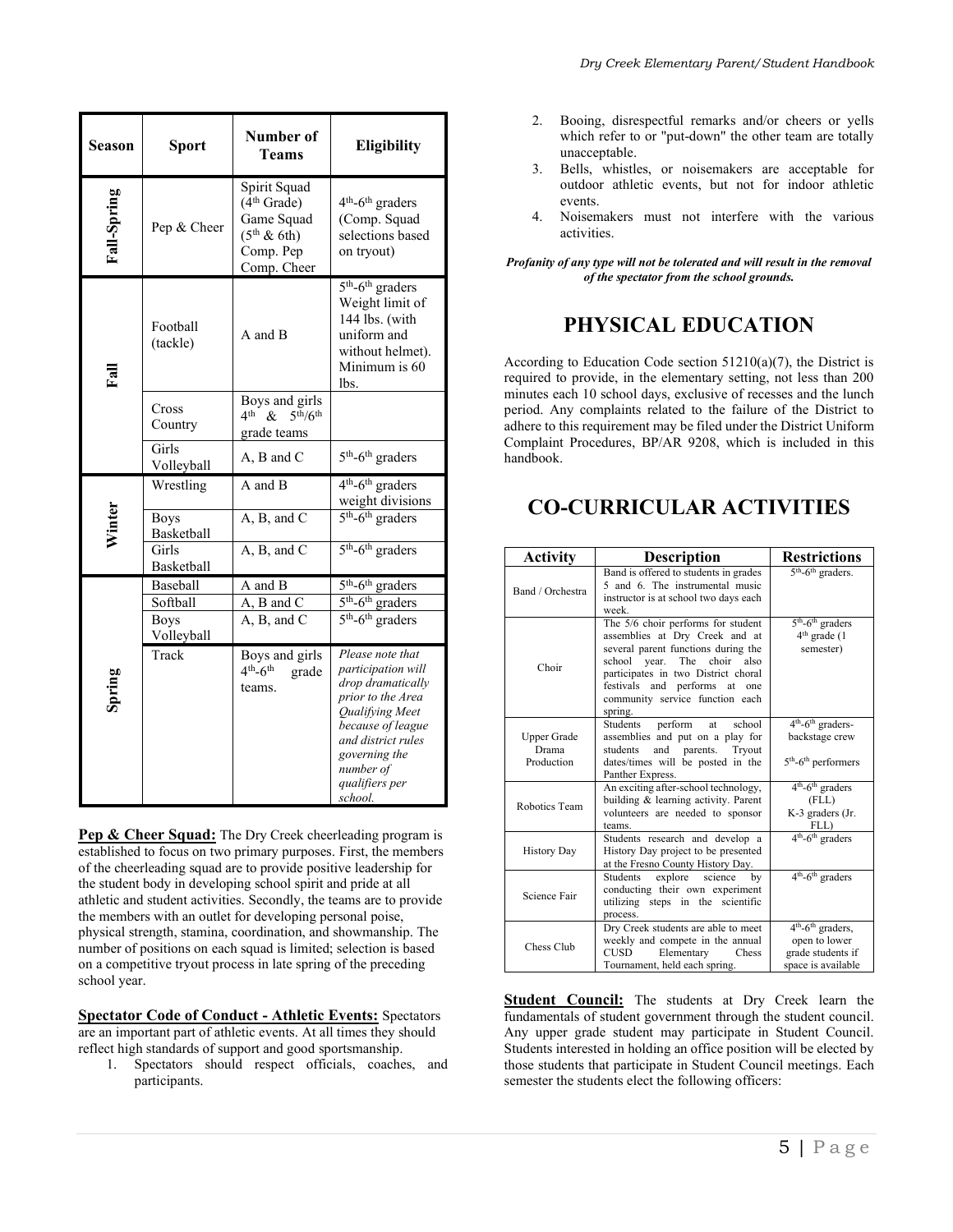| <b>Officers</b>                      | <b>Description</b>                                                                                                                                                                                                                                     |
|--------------------------------------|--------------------------------------------------------------------------------------------------------------------------------------------------------------------------------------------------------------------------------------------------------|
| President                            | Leads the student council. Organizes school<br>service project. Must be a 6th grader in good<br>standing.                                                                                                                                              |
| Vice-President                       | Works on student council activities. Coordinates<br>lost and found. Must be a 5 <sup>th</sup> or 6th grader in<br>good standing.                                                                                                                       |
| Secretary                            | Responsible for recording all meetings and<br>attendance. Maintains Student Council calendar.<br>list of activities, events, and responsibilities.<br>Serves as liaison with school office staff. Must<br>be a $5th$ or $6th$ grader in good standing. |
| Commissioner<br>for School<br>Safety | Helps plan and monitor fire drills, assists with<br>clean campus inspections, reviews campus for<br>safety hazards, and assists Safety Patrol. Must be<br>a 6 <sup>th</sup> grader in good standing.                                                   |
| Commissioner<br>of Lines             | Organize, monitor and judge lines throughout<br>the school year. Must be a $5th$ or $6th$ grader in<br>good standing.                                                                                                                                  |
| Commissioner<br>of Activities        | Helps plan and put on student body activities,<br>rallies, and lunch time activities. Must be 6 <sup>th</sup><br>grader in good standing.                                                                                                              |
| Commissioner<br>for School<br>Spirit | Helps design activities and events to improve<br>school spirit. Puts up signs and decorations on<br>campus. Must be a $5th$ grader in good standing.                                                                                                   |
| Commissioner<br>of Athletics         | Assists the school's Athletic Director in various<br>ways to enhance the experiences of Dry Creek<br>student-athletes.<br>Monitors<br>playground<br>equipment. Must be a 5 <sup>th</sup> or 6 <sup>th</sup> grader in good<br>standing.                |
| Commissioner<br>of Recycling         | school to<br>be environmentally<br>the<br><b>Helps</b><br>conscious by recycling cans and bottles from the<br>cafeteria and staff recycling receptacles.                                                                                               |
| Member                               | Serves on the Student Council committees and<br>events.                                                                                                                                                                                                |

Students wishing to participate in Student Council must complete an application and secure teacher and parent approval.

# **STUDENT GRADING POLICIES**

| Grade<br>Level                       | $1st/2nd$ Quarters<br><b>Grading Criteria</b><br>and Marks                                                                                               | 3 <sup>st</sup> /4 <sup>nd</sup> Quarters<br><b>Grading Criteria</b><br>and Marks                                                   |
|--------------------------------------|----------------------------------------------------------------------------------------------------------------------------------------------------------|-------------------------------------------------------------------------------------------------------------------------------------|
| <b>First Grade</b>                   | Grades given quarterly<br>O=Outstanding<br>work/effort<br>S=Satisfactory<br>work/effort<br>N=Needs Improvement<br>in work/effort                         | Grades given quarterly<br>O=Outstanding<br>work/effort<br>S=Satisfactory<br>work/effort<br>N=Needs<br>Improvement in<br>work/effort |
| Second<br>through<br>Sixth<br>Grades | Grades given quarterly<br>$100\% - 90\% = A$ Range<br>$89\% - 80\% = B$ Range<br>79% - 70% = C Range<br>$69\% - 60\% = D$ Range<br>59% - $0\% = F$ Range |                                                                                                                                     |

**Assigning or Changing a Grade:** State Education Code states clearly that the only person who can assign a grade for a student is that student's teacher. Grades cannot be altered or changed by anyone other than the teacher. Parents wishing information regarding their child's grades should meet with their child's teacher.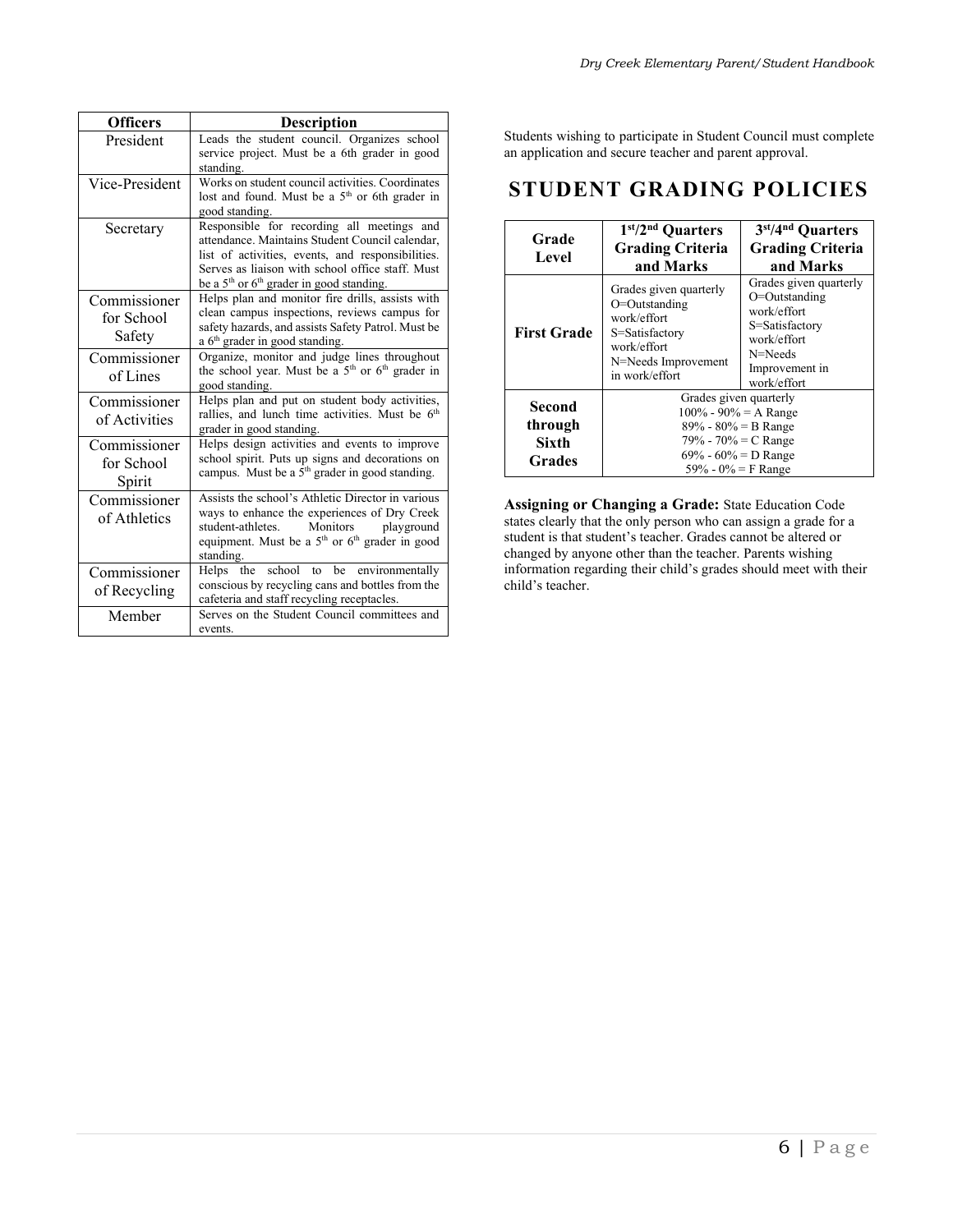### **STUDENT RECOGNITION PROGRAMS Primary Awards – Bimonthly (one student per award per month) Upper Grade Awards – Quarterly (two students per award per quarter)**

Parents will be notified when their son/daughter has been selected so that they may attend the awards assembly. Assemblies are scheduled in the afternoon so as to not interrupt morning instructional time.

| Award                                                                                                                                                                                                                                                                                                                                                                                                                                                                                                                                                                                                     | <b>Explanation of Award</b>                                                                                                                                                                                                                                                                                                                        |  |
|-----------------------------------------------------------------------------------------------------------------------------------------------------------------------------------------------------------------------------------------------------------------------------------------------------------------------------------------------------------------------------------------------------------------------------------------------------------------------------------------------------------------------------------------------------------------------------------------------------------|----------------------------------------------------------------------------------------------------------------------------------------------------------------------------------------------------------------------------------------------------------------------------------------------------------------------------------------------------|--|
| Student of the Month                                                                                                                                                                                                                                                                                                                                                                                                                                                                                                                                                                                      | Students of the Month have demonstrated good behavior, worked hard, and have been a good example for others to<br>follow.                                                                                                                                                                                                                          |  |
| <b>Character Counts</b><br>Award                                                                                                                                                                                                                                                                                                                                                                                                                                                                                                                                                                          | A student who demonstrates Panther Pride and exemplifies the Character Pillar of the Month from the Character Counts<br>Program.                                                                                                                                                                                                                   |  |
| Reader Award                                                                                                                                                                                                                                                                                                                                                                                                                                                                                                                                                                                              | Selected by the classroom teacher and awarded to a student who has shown the greatest progress in reading.                                                                                                                                                                                                                                         |  |
| Writer Award                                                                                                                                                                                                                                                                                                                                                                                                                                                                                                                                                                                              | Selected by the classroom teacher and awarded to a student who has shown the greatest progress in writing.                                                                                                                                                                                                                                         |  |
| Math Award                                                                                                                                                                                                                                                                                                                                                                                                                                                                                                                                                                                                | Selected by the classroom teacher and awarded to a student who has shown the greatest progress in math.                                                                                                                                                                                                                                            |  |
| Perfect Attendance<br>Award                                                                                                                                                                                                                                                                                                                                                                                                                                                                                                                                                                               | Students in grades K - 6 are eligible for this award. The Perfect Attendance Award is intended to honor students that were<br>present at school every day of the school year. The award is given at the end of the year. Unexcused tardies, absences<br>due to suspension, and students on independent study will be disqualified from this award. |  |
| <b>District Physical</b><br><b>Fitness Award</b>                                                                                                                                                                                                                                                                                                                                                                                                                                                                                                                                                          | All Clovis Unified School District students in grades 1-6 participate in Physical Fitness Assessments in the spring.<br>Students who meet their age-level fitness goals will be recognized (the specific form of recognition will change from<br>year to year).                                                                                    |  |
| Principal's Honor Roll<br>$-$ Grades 4, 5, & 6                                                                                                                                                                                                                                                                                                                                                                                                                                                                                                                                                            | This award is given at the end of the 6 <sup>th</sup> grade year and requires that students receive all A's on report cards for all four<br>quarters in grades 4-5-6 earned at a Clovis Unified school.                                                                                                                                            |  |
| The Honor Roll recognizes students who achieve at a high level. The requirements reflect a student's academic<br>achievement and his/her effort and citizenship. The criteria for the Honor Roll include no "N" effort grades on the<br>Quarterly Awards:<br>report card and the following grades:<br>Principal's Honor Roll<br>Honor Roll: All A's and 2 B's or All A's and 1 C<br>High Honor Roll<br>High Honor Roll: All A's and 1 B<br>Honor Roll<br>Principal's Honor Roll: All A's<br>Upper grade students earning the Principal's Honor Roll will be recognized at each quarterly awards assembly. |                                                                                                                                                                                                                                                                                                                                                    |  |

**Block DC Award:** The Block DC Award is the highest award a student may earn at Dry Creek and should be difficult to achieve. The Block DC is available to fourth, fifth, and sixth grade students, and is awarded at the end of school year.

This award is designed to recognize students who exemplify the qualities that Dry Creek hopes to foster in all of its students, namely: (1) the desire for self-improvement; (2) dedication and commitment in reaching for goals; (3) concern for and service to others; and (4) the willingness to be a positive role model to others. Individuals earning this prestigious award will receive a Block "DC" plaque. Block DC criteria forms will be passed out to all upper grade students during the first week of each semester (and are available as a downloadable file from the school's web page).

# **GUIDELINES FOR STUDENT BEHAVIOR**

In order for any organization to operate effectively, it is important that all concerned parties be aware of what the rules are and why they exist. The rules governing the behavior of students and the operation of the school reflect three guiding principles: (1) the school exists as a place to learn; (2) teachers have a right to teach and all students have a right to learn; and (3) self-discipline is the key to school discipline. Our expectations for student conduct, therefore, boil down to common sense, good manners, and respect for one another. With this in mind, we have provided the following for your guidance and information.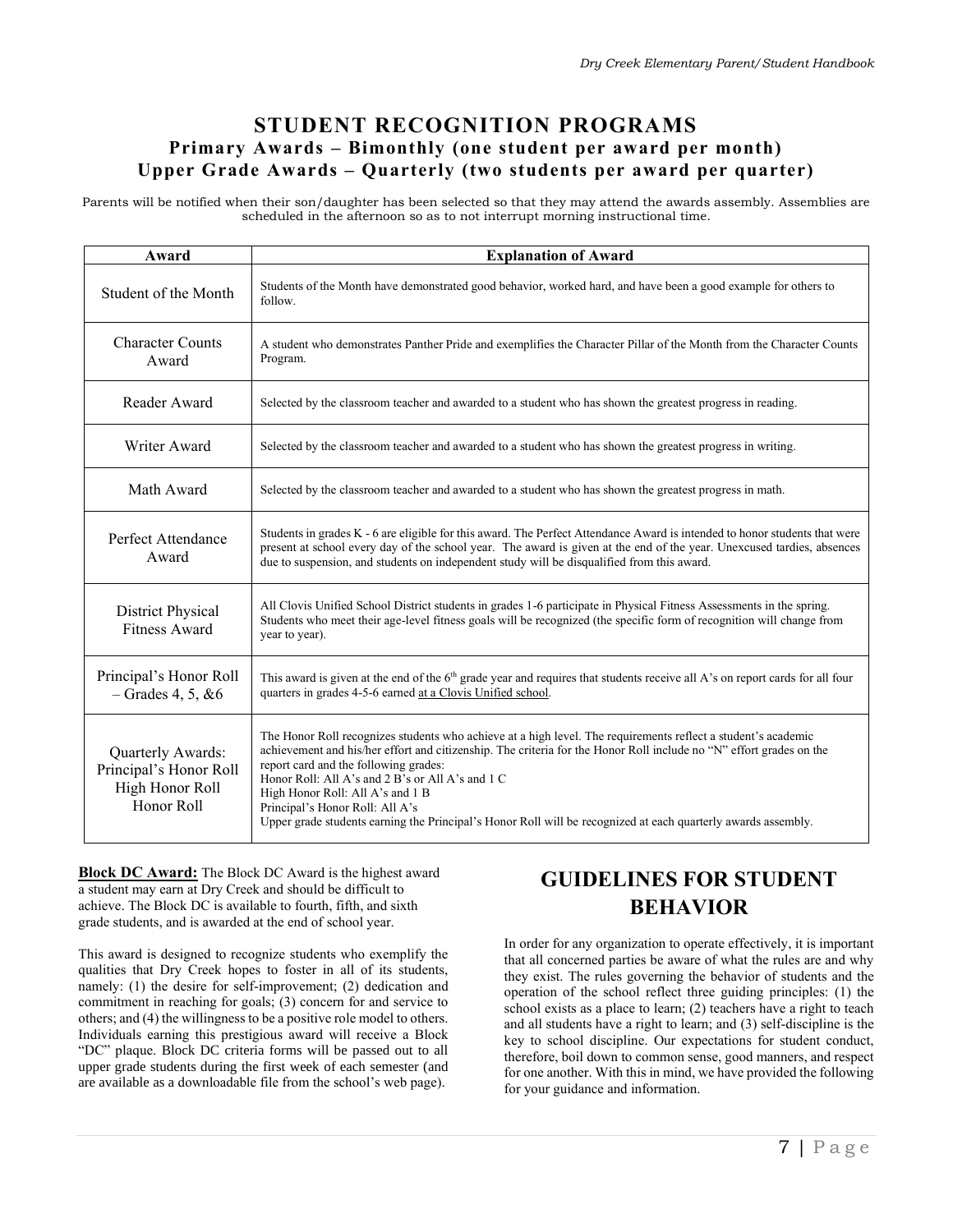Our school-wide motto: **Panther Pride – Be Respectful, Responsible, Safe** sums up our expectations for all parties on the Dry Creek campus. We believe in setting clear expectations for behavior and then following up with clear communication between all staff members regarding our students. In the event a student receives a "Minor Slip" for not being respectful, responsible, or safe, we stress to parents that the slip is a communication tool to inform the home of what the school did to respond to the behavior concern or challenge. We thank you in advance for being active partners in our student's education.

**General Rules of Student Conduct:** These rules of conduct are discussed with all Dry Creek students.

- 1. All students should display courteous behavior at all times.
- 2. Personal items such as balls, toys, knives, bean shooters, cameras, personal electronic devices, etc., are not to be brought to school unless so directed by the teacher.
- 3. Gum and seeds are not allowed at school. Candy brought from home with lunch must be eaten in the cafeteria. Glass containers are not allowed at school. Microwaves are not available to heat student food.
- 4. Students are not to enter another student's desk unless directed by the teacher.
- 5. Students should not leave valuables or money in desks or restrooms. The school is not responsible for the loss of these items.
- 6. Students should return all lost and found articles to the office or to their teacher.
- 7. Students are not to use the telephone without specific permission from the teacher or other school staff member.
- 8. Students are not to run in corridors, or in any room.
- 9. Play stops immediately when the bell rings. Students are to "freeze" and then quickly and quietly line-up in straight class lines when directed.
- 10. Students must play at recess in the designated play areas only. Other areas, buildings, and corridors are OFF LIMITS during recess.
- 11. During recess, students must not go into the hallways or office without teacher or supervisor permission.
- 12. All students must check through the office if tardy to school or if leaving during the school day.
- 13. Students are not allowed to sell any item on school premises to other students.

Section 48900 of the California Education Code and the Governing Board Policies of the Clovis Unified School District indicate the following as inappropriate student behaviors which constitute cause for suspension/expulsion or other disciplinary measures.

- 1. Verbal abuse and/or defiance of a supervisor, teacher, or administrator.
- 2. Disruptive behavior on campus, in the classroom, at a student body activity, on a school bus or at a bus stop, or at a club or other supervised activity.
- 3. Gambling.
- 4. Hazing.
- 5. Immoral behavior, possession and/or possession for sale of pornographic materials.
- 6. Leaving school without permission of school.
- 7. Truancy (second offense).
- 8. Knowingly received stolen property or private property.
- 9. Violation of Clovis Unified School District Governing Board policies and/or regulations.
- 10. Caused or attempted to cause damage to school property or private property.
- 11. Caused, attempted to cause, or threatened to cause, physical injury to another person.
- 12. Possessed, sold, or otherwise furnished any firearm, knife, explosive, or been under the influence of any controlled substance, as defined in Section 11007 of the Health and Safety Code, alcoholic beverage, or intoxicant of any kind.

### **Five Day Non-Privilege Status Following Suspension:**

Any student suspended from Dry Creek will be placed on nonprivilege status for five school days beginning on the first day of their return to school from their suspension. Non-privilege status requires that the student not participate in or attend any school activities or functions for these five school days.

**"No Love" At Dry Creek:** Boyfriend/girlfriend relationships that involve holding hands, kissing, or other visible signs of overt affection should not occur at school. There is plenty of time for these types of relationships when students grow older. The emphasis at Dry Creek will be on learning and developing good social relationships with all students.

# **BUS SAFETY TO AND FROM SCHOOL**

The state law provides that the bus driver has complete responsibility for student safety and conduct on the bus. Student misbehavior constitutes a serious safety hazard on the bus. Students not conducting themselves properly will be issued a citation by the bus driver that must be signed by the parent before the student may be readmitted to the bus. Continued misconduct will result in suspension or denial of transportation privileges.

Transportation is furnished for students who live in excess of:

Grades K-6 1 mile from the school<br>Grades 7-12 2.5 miles from the scho 2.5 miles from the school The distance is measured "as the crow flies" from the school

property to the student's home.

### *All school and CUSD regulations apply while students are on the school bus or charter bus and at all bus stops.*

### **Conduct on the Bus:**

- 1. Follow the directions of the driver.
- 2. Walk to assigned seat and stay there. Do not stand or move around while the bus is moving.
- 3. Students must face forward with both feet on or toward the floor.
- 4. Do not talk to the driver unless it is an emergency. (Drivers need to keep their minds on driving and their eyes on the road.)
- 5. Talk quietly so that the driver can hear traffic sounds.
- 6. Fighting and scuffling are forbidden.
- 7. Keep arms, feet, and schoolbooks out of the aisle.
- 8. Do not open or close windows without permission.
- 9. Keep hands and head inside the bus.
- 10. Spitting or throwing objects on the bus or out of the windows is forbidden.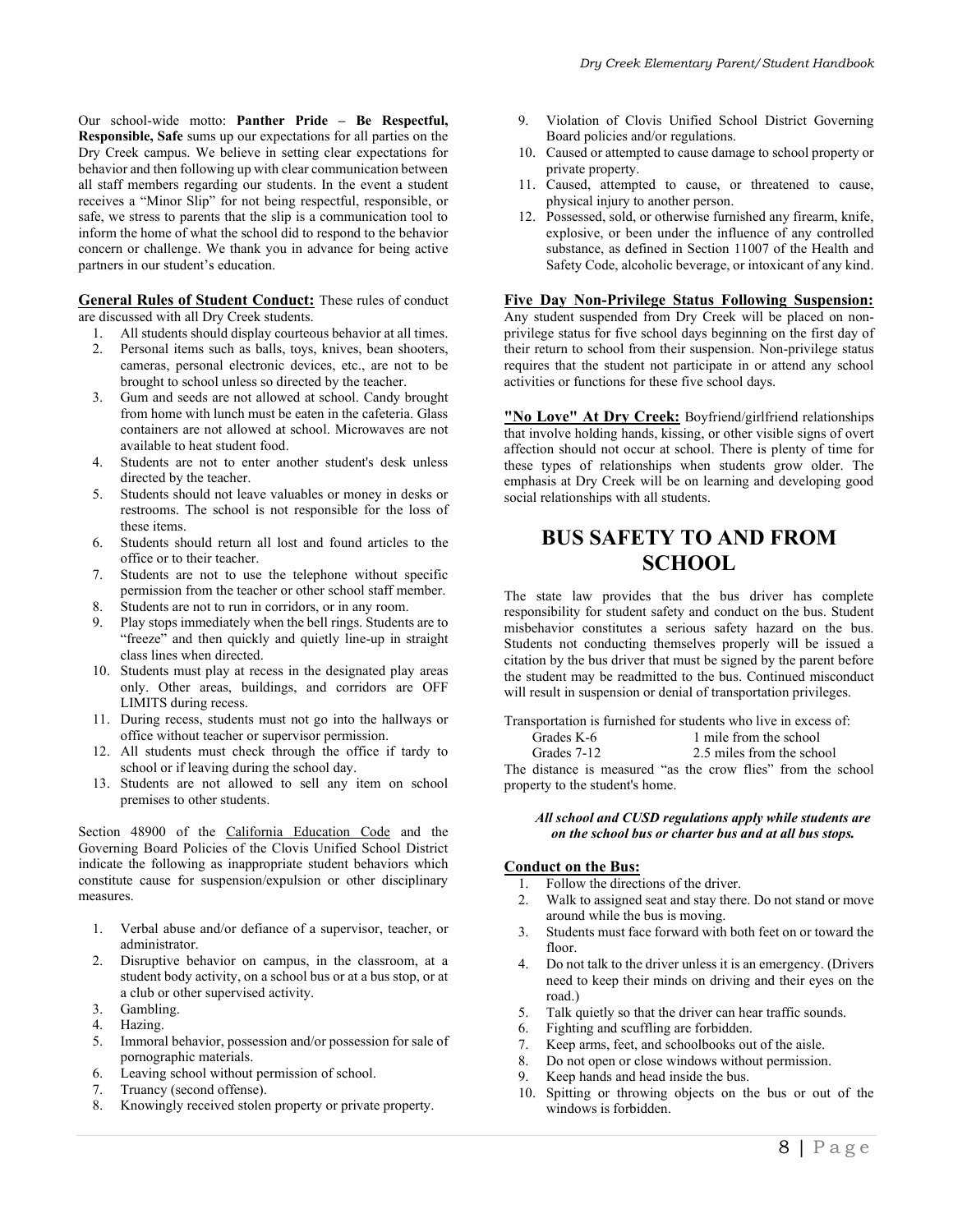- 11. Loud yelling or profane language is not permitted.
- 12. Eating, drinking, gum chewing, smoking, and candy sales are prohibited.
- 13. Do not deface or litter the bus. Each person will be held financially responsible for any property which he/she defaces or damages.
- 14. Do not tamper with any safety device or any other equipment.
- 15. No glass objects, balloons, skateboards, rollerblades, radios, or tape recorders may be taken on the bus unless kept in their backpack.
- 16. Animals (dead or alive) and weapons (real or simulated) are forbidden on busses.
- 17. A STUDENT MAY BOARD OR LEAVE HIS/HER ASSIGNED SCHOOL BUS ONLY AT HIS/HER AUTHORIZED BUS STOP. EXCEPTIONS TO THIS REGULATION WILL BE PERMITTED ONLY WHEN THE STUDENT HAS A WRITTEN STATEMENT BEARING THE PARENT'S SIGNATURE AND SIGNED BY A SCHOOL ADMINISTRATOR. (Administrator's signature should include his/her title, and the time and date signed. If there are any questions, administrators will contact parents.)

If the student is over 15 minutes later than their normal time to arrive home, parents may call transportation at **327-9700** for the latest information regarding the bus route.

**Bus Citation Policy:** If a student receives a warning, parents should work with their child to assure that further action need not be taken. If a suspension has been written, the school of attendance will contact the student's parent or guardian, giving the number of days of the suspension, the effective date and the date when the student can return to riding the school bus. The third violation will result in an automatic suspension of bus riding privileges, with the length of the suspension to be determined on an individual basis.

**Foggy Day Bus Procedure:** During the winter months, dense morning fog may interfere with normal bus schedules. It is important to know the procedure used by the Clovis Unified School District to alter bus times and to communicate changes to parents. We have found in the past very few problems when the following procedure is understood and properly implemented:

- 1. A decision will be made no later than 6:00 a.m. as to whether or not the departure time of buses must be delayed.
- 2. If departure times of school buses must be delayed, an announcement will be made on **KVPT-TV Channel 18, KMPH 107.5 FM Radio, and KMJ 580 AM Radio** starting no later **6:15 a.m.** There will be continuous broadcasting on these channels.
- 3. If buses within the District are delayed, the word **"Schedule A"** or **"Schedule B**" will appear after the name of the district.
- 4. **"Schedule A"** means that buses will be **delayed two (2) hours. "Schedule B"** means that buses will be **delayed**  four **(4) hours**. If fog conditions require that "Schedule B" is necessary, **all transportation for morning Kindergarten classes will be cancelled.**
- 5. **ALL CLASSES IN THE DISTRICT WILL OPERATE AS PER THE REGULAR SCHEDULE. FOGGY DAY INSTRUCTIONS APPLY ONLY TO BUS TRANSPORTATION SCHEDULES AND RIDERS.**

Students who walk or have their own transportation to school should arrive at the normal time. However, parents are advised to exercise discretion relative to conditions in and around their respective school attendance areas. Unless an additional announcement is made, afternoon bus runs and athletic runs will operate on a regular schedule.

Please realize that foggy days are called on a districtwide basis and, due to the size of the district (190 square miles), not all areas in the district have the same fog density. Therefore, while it may or may not be foggy in your area, the decision to delay school is made in the best interest of the students districtwide.

# **GENERAL POLICIES & PROCEDURES**

**Arrival and Dismissal:** Supervision is provided only during the school day, starting 25 minutes prior to the start of the school day. **Therefore, students who do not ride the bus should not arrive at school prior to 8:00 a.m.** Those students arriving to participate in the breakfast program may report to the cafeteria no more than 30 minutes prior to the start of school.

Parents who wish to have a student excused early must come to the office and sign out and the child will be called from the classroom.

**Absences:** Regular school attendance is important to your child's progress. When it is necessary for your child to be absent from school, he/she must have a note from the parent or guardian explaining the reason(s) for the absence. The parent or guardian may also utilize the online Report an Absence link on the Dry Creek website/app or telephone the school office in the morning verifying the absence.

**Attendance—Some Additional Information:** The following information concerning student attendance may be useful. It is well established, of course, that faithful and regular attendance in school is related to improved student progress and achievement. There are times, however, when it is necessary for a child to miss school. Therefore, we (and the state) make the distinction between "excused" and "unexcused" absences.

#### **Excused Absences** are classified as the following:

➢ Absences due to illness.

➢ Absences due to professional medical appointments related to student needs.

➢ Absences due to attendance at a funeral for a member of one's immediate family.

- $\frac{1}{2}$  day for local funerals.
- o 3 days for out of state.

 $\triangleright$  Absences due to the exclusion of students failing to meet immunization requirements.

#### *Student absences for any reason other than the four specified are counted as "unexcused."*

Obviously, missing school is undesirable both from an educational and a financial point of view. Excused absences, of course, are unavoidable; we certainly do not recommend that a child come to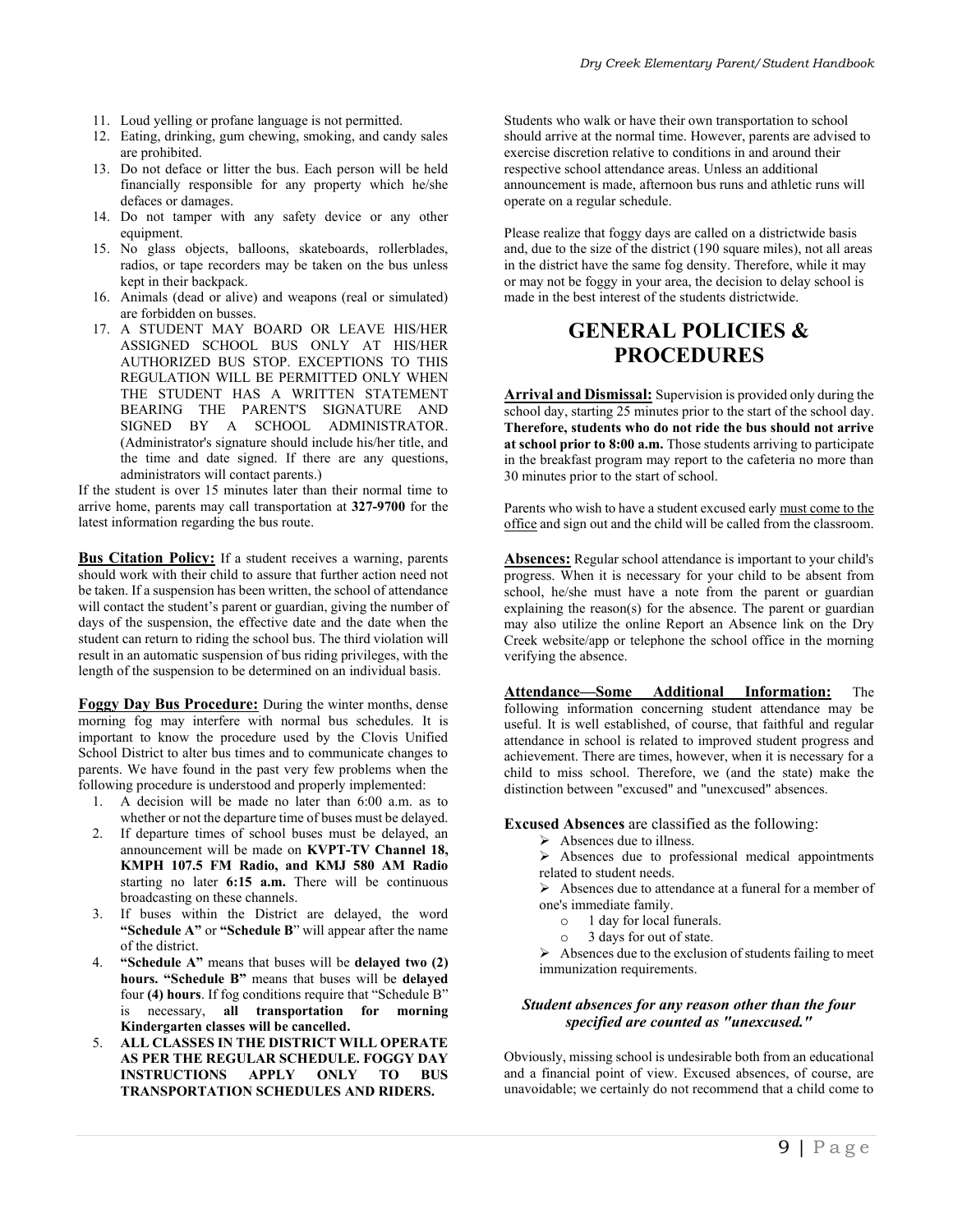school if he/she is ill or could spread his/her illness to others. Unexcused absences, however, are another matter.

### **Independent Study:**

- a. If a student is going to be absent from school for **five or**  more consecutive days (other than illness), the student should be placed on an Independent Study Contract.
- b. This contract is to be signed by the student and parents. All assignments are written on the contract and provided to the student one school day prior to the contract start date. All assignments must be returned completed on the first day the student is back at school.
- c. Students on Independent Study are not eligible for the perfect attendance award in all Buchanan Area schools.
- d. Independent Study contracts are not available if the return date is within 7 school days prior to the last day of school.

**Informing the Office of Upcoming Vacation:** We ask that you let your child's teacher know well in advance if your child is going to miss a day, or days, of school due to a vacation or a trip, etc. This gives the teacher time to prepare schoolwork or an Independent Study contract to be done so the student will not fall behind in class.

**Leaving the Country:** If a student should leave the country for more than two weeks they will be dropped from our rolls and reinstated back to Dry Creek on a space-available basis upon their return. There are no guarantees for placement back into the class from which the child left. If no space is available at Dry Creek the child will be sent to the closest school with space available.

**Tardy Policy:** Students are expected to arrive at school on time much the same as adults are expected to arrive at their jobs on time. It is very disruptive to a teacher and students in the classroom when other students arrive late. In the event students do arrive late, the Dry Creek Tardy Policy is implemented.

**Excused** tardies will be issued in the office for a doctor or dentist appointment with note. *All other tardies are unexcused and may involve disciplinary consequences.* One (1) unexcused tardy disqualifies a student from receiving the perfect attendance award.

**Withdrawal from School:** If you should decide to move from the District or to another school attendance area within the District, please notify the office that you are withdrawing your child. Not only does this aid us in record-keeping, but it also allows us to give you the information you will need to enroll your child in his/her new school.

**Failure to Pick-Up Children After School:** It is parents' responsibility to know dismissal times and to pick-up their children from school in a timely manner. Students are not allowed to remain on campus after the regular instructional day without being involved in a co-curricular program or enrolled in Campus Club. Parents who regularly fail to pick up their children in a timely manner may be referred to the proper authority.

Lost and Found: Many articles become lost or are left unclaimed during the year. It helps if personal belongings are marked so that your child can identify his/her articles easily. Lost and found articles are temporarily located outside the snack bar area or the old cafeteria. Periodically, unclaimed items are given to a charitable organization.

**Transportation of Students on Field Trips:** Students are required to ride the bus or district transportation to and from school sponsored events.

**Breakfast/Lunch Program:** Breakfast is served daily 30 minutes prior to the start of the school day. Breakfast is available to all students from TK - 6.

All students will be eligible for free lunch during the 2021-22 school year as part of the Federal Cares Act Funding for public schools.

In a regular year, school lunch costs will be publicized in a letter prior to the start of school. Milk may be purchased separately. Students purchase lunches using their lunch account that holds money to purchase the lunch. All payments for lunches are made at the cafeteria or through ParentConnect, not the office.

**Students Without Money for Hot Lunches:** Please ensure your child has adequate funds on their lunch account and ensure all accounts are up to date. Students will be served lunch if they enter the hot lunch line.

**Providing Food to Share With Others:** Please do not provide food for anyone other than your student. Parents should not bring food to share with other students (ex. Pizza or other fastfood). Although this is a nice gesture, students are not permitted to share food or drinks.

**Parent Visitations:** Parents are welcome and encouraged to visit the school. Visits must be scheduled with the teacher in advance. In the interest of safety, **ALL VISITORS MUST CHECK IN AT THE OFFICE UPON ARRIVAL AT SCHOOL AND PRIOR TO VISITING A CLASSROOM— NO EXCEPTIONS.** To avoid distraction and ensure campus safety, parents should refrain from loitering outside the school fence or inside a parking lot while students move about the campus. Parents should also refrain from walking on to campus until the final bell rings.

There is no adult or parent supervised visitation at school.

**Birthday Parties:** Birthday parties are not appropriate for school. In lieu of birthday "goodies," may we suggest the donation of a book to the school's library or the classroom library? A special bookplate with the student's name will be affixed to the donated book and the student will receive a certificate acknowledging the donation. Please consult the classroom teacher or the librarian for suggestions of appropriate books.

**Birthday Balloons or Flowers:** Student deliveries of gifts, flowers or balloons will not be sent to the classroom. Students will not be allowed to leave these items in their classroom during the school day. A parent may consider recognizing their child's special day by purchasing a special birthday announcement on the school's marquee. Refer to the Panther Express how to pre-order and schedule the special day's announcement through the PTC.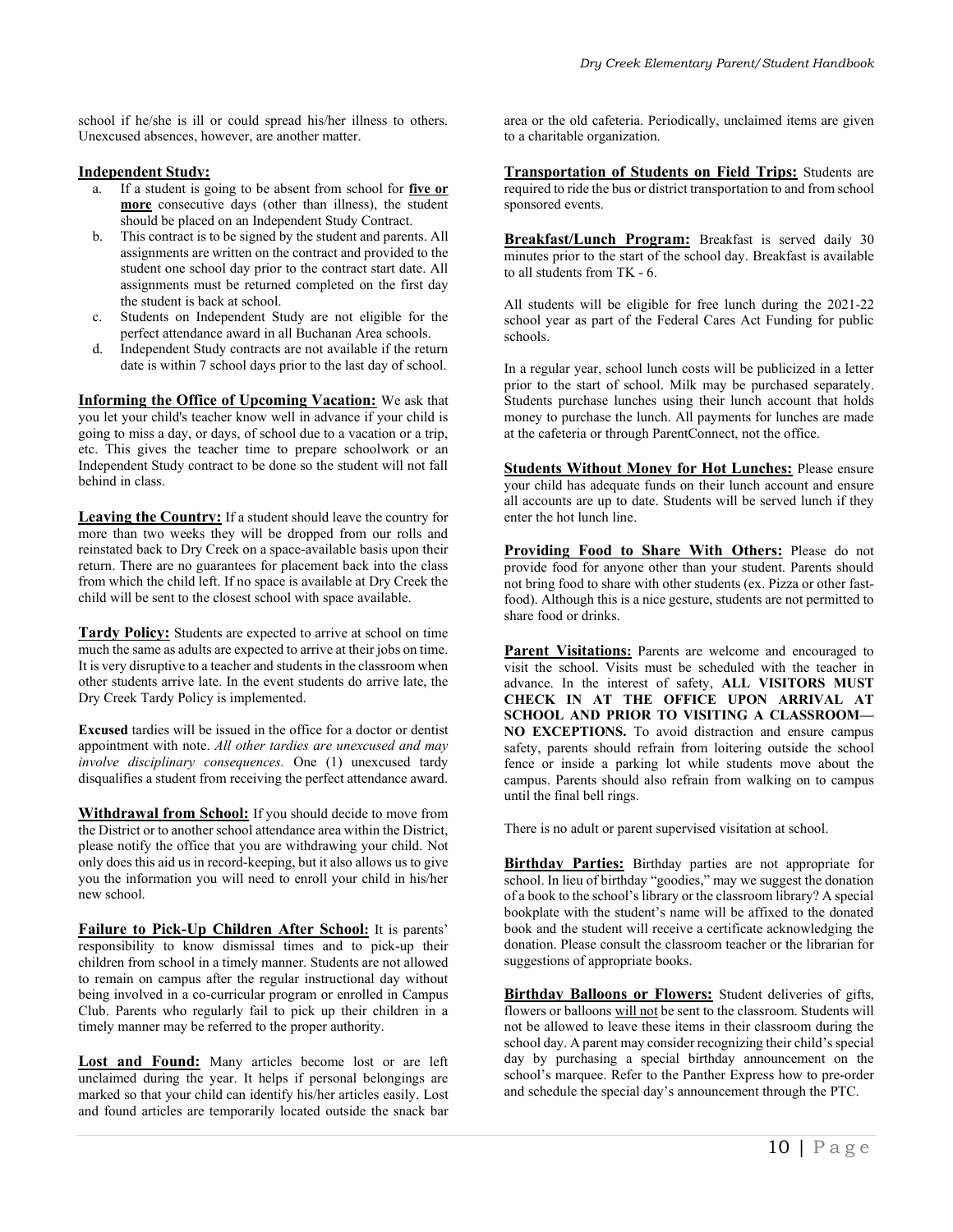**School Vandalism:** As our area grows and our facilities are used more and more during non-school hours, there is an increasing need for all of us to be observant in an effort to protect our beautiful school. We ask you to join us in this effort. If you are using the facilities after school hours, on weekends, or just passing by and you notice something of a suspicious nature, please call the school, or if after hours, contact Clovis PD (324-2800 or 911).

**Students Staying After School:** Only those students who are involved in regular after-school activities, supervised by members of our staff, may remain after school. A teacher may request that a student remain after school for additional tutoring or for other reasons. This will be with parent knowledge and permission. On game and practice days, all students who regularly go home at end of the regular school day must do so. We have no means of providing supervision for students (including siblings of athletes) remaining after school as spectators. Non-participating students may remain after school (or return to school) to watch the game, only if they are under adult supervision.

If, by chance, a student should miss the recreation bus after a practice or game, he/she must go to the office. The office is open until 4:45 p.m.

On rainy or bad air quality days, outdoor after-school activities will be cancelled. Obviously, this decision in many instances will not be made until the afternoon. We recommend that you check the school's text messages or Remind account. As soon as a decision has been made, school administration will send out updated information on the day's activities. Students will be permitted to call parents from the classroom once practices or games are cancelled so that after-school pick-up arrangements can be made.

**Student Use of the Office Telephone:** Each classroom is equipped with a phone with an outside line. A student's first request for phone use should be to their classroom teacher. If a parent determines that it is necessary for their child to carry a cell phone, it must be turned "OFF" during the school day, including recesses and lunch. Students are not permitted to text a parent without permission.

**Supplies & Textbooks:** All essential student supplies are provided at school. However, often teachers will suggest a few items that are helpful and an added convenience to the student but are never mandatory. Students are responsible for the care of textbooks and other non-consumable items issued to them. Any lost, missing, or stolen textbooks are the responsibility of each student and shall be returned at the end of the school year.

**Animals on Campus:** Animals or pets of any kind are not to be brought onto the school campus during or after school hours. Service animals are permitted.

# **DRESS CODE**

We believe that consistent dress and grooming is necessary in order to maintain order, provide a safe school environment and promote discipline. Dress or grooming that draws undue attention detracts from the educational process and is therefore unacceptable. We also believe that attention to appearance, and a student's attitude toward him/herself and his/her school, are

related. Good taste, good grooming and appropriateness of attire are a part of learning for all students.

The CUSD Governing Board shall authorize school regulations which prohibit student dress or grooming practices which:

- 1. Present a hazard to the health or safety of the student or to others in the school
- 2. Materially interfere with schoolwork, create disorder, or disrupt the educational program
- 3. Cause excessive wear or damage to school property
- 4. Prevent the student from achieving educational objectives because of blocked vision or restricted movement

These regulations specify standards of dress and grooming promoting a safe school setting conducive to a positive learning environment consistent with the Board's policy governing acceptable and appropriate apparel and appearance for students.

### **A. Apparel**

All clothing shall be neat, clean and acceptable in repair and appearance and shall be worn within the bounds of decency and good taste as appropriate for school.

- 1. Articles of clothing which display gang symbols, profanity or products or slogans which promote tobacco, alcohol, drugs or sex; materially interfere with schoolwork; create disorder or disrupt the educational process are not allowed.
- 2. Any clothing or apparel that a student or group of students wear to identify themselves for the purpose of harassing, threatening, or intimidating others will not be allowed. Military, paramilitary, or camouflage (military style) clothing will not be permitted.
- 3. Extreme fashion that draws undue attention to the student will not be allowed. This includes distracting clothing, and distracting make-up, etc.
- 4. Jackets and other apparel depicting professional sports teams shall not be worn. Jackets or other apparel depicting college or university teams are acceptable unless such team designations are associated with gangs or otherwise conflict with the standards for acceptable apparel.
- 5. Underwear-type sleeveless shirts, athletic tank tops, beach wear, swim wear, halter-tops, tube tops, spaghetti straps, bare midriffs or chests, see-through or fishnet outfits, or off the shoulder and low-cut tops are not appropriate or acceptable. Dresses and skirts are to be worn no shorter than five inches (5") above the top of the kneecap, but no shorter than mid-thigh. Clothing that exposes bare midriffs or cleavages is prohibited. Shoulder straps on tops and other clothing must be a minimum of two inches  $(2")$  wide.
- 6. Shorts are to be worn no shorter than five inches (5") above the top of the kneecap, but no shorter than midthigh. Shorts are to be hemmed and not form fitting. Bike shorts (spandex) gym shorts, frayed shorts, or shorts with holes are unacceptable. Athletic shorts with pockets are permissible. Shorts worn during Physical Education may not be worn during regular class time at secondary sites.
- 7. Straps on shoes and clothing must be fastened at all times.
- Leggings will be allowed if over-garment is no shorter than five inches (5") above the top of the kneecap, but no shorter than mid-thigh.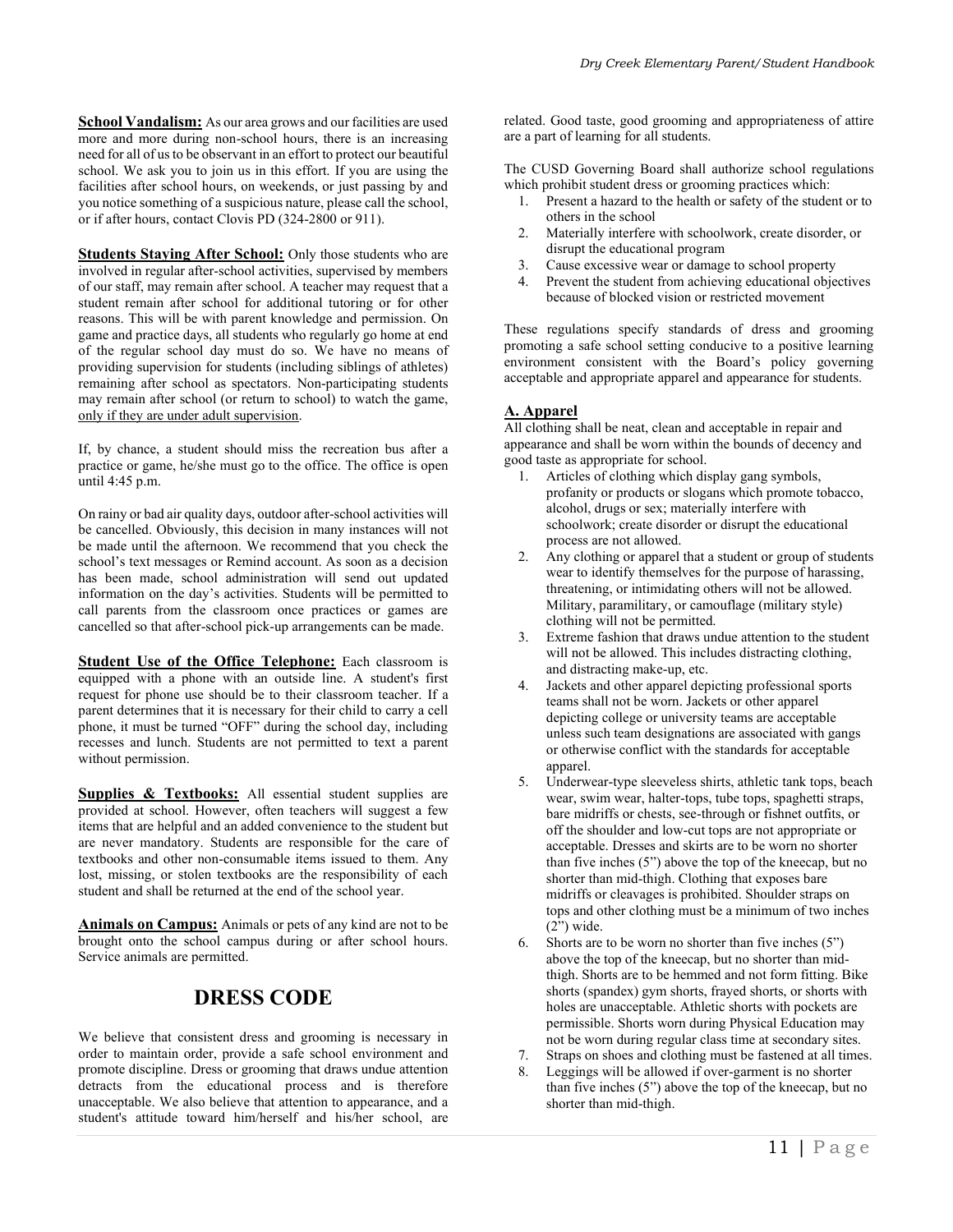- 9. Shoes must be worn by all students. No hard-toed or steel-toed shoes/boots will be allowed. No high top, laced up, combat, or military style boots will be allowed. Shoes, or sandals without heel straps that do not present a safety concern may be worn by students in grades 7 through 12, except during physical education classes, recess, while participating in school-related athletic competitions, events or activities, or while participating in other activities where safety is a concern. Backless shoes commonly known as "flip-flops," "beach shoes," "soccer sandals," "zories" and/or thongs are inappropriate and will not be allowed. See Exhibit No. 2105 (2).
- 10. For safety reasons, students in grades pre-school through 6 are not allowed to wear flip flops, shoes or sandals without a heel strap. See Exhibit No. 2105 (2).
- 11. No slippers will be allowed.
- 12. Excessively baggy pants, including sweatpants, are not allowed. Pants cannot exceed five inches (5") when measured at the kneecap of the straightened leg. Pants must fit and be worn at the natural waist. The bottom of the pant leg may not be frayed or drag on the ground. Pants must be hemmed and not stapled, pinned, or taped.
- 13. Sleepwear is not permissible.
- 14. Oversized shirts that present a safety concern or reflect gang style are not acceptable.
- 15. Hats and/or caps and/or sunglasses must be removed in the classrooms or offices. Specific clothing and hats determined by the school district or school site to be gang-related or inappropriate apparel are not acceptable. Rules relative to college, university, and professional team apparel apply to hats, caps and other types of head coverings. Articles of sun-protective clothing, including, but not limited to, hats and sunglasses, may be used outdoors. Subject to these provisions, sun-protective clothing, headwear, other than caps or hats, will not be allowed at school. School sites may add other restrictions on the type of hats to be worn.
- 16. No frayed or torn clothing is acceptable (manufactured or otherwise).
- 17. Clothing, jewelry and personal items shall be free of writing, pictures, or any other insignia which are crude, vulgar, profane, or sexually suggestive; shall not bear drug, alcohol or tobacco company advertising, promotions or likenesses; shall not promote violence, illegal activity, or relate to gang affiliation or activity; and shall not advocate racial, religious, or sexual orientation prejudice.
- 18. Clothes shall be worn as intended and be sufficient to conceal undergarments, which shall be worn and covered at all times.
- 19. Pro logos on school materials of any kind are not acceptable (binders, folders, backpacks, pens, pencils, etc.)

### **B. Grooming**

- 1. Hair shall be clean and neatly groomed.
- 2. Hair or mustache styles which cause undue attention are not acceptable; e.g., unusual designs, colors, symbols, messages, mohawks, Faux-Hawks, or unusual razor cuts. Complete razor shaving of the head is allowed.
- 3. Beards are not allowed. Sideburns are allowed, but may not extend past the base of the earlobe or be wider than one inch (1").
- 4. Bangs or other hairstyles must not obstruct nor interfere with vision.
- 5. For those courses where long hair may pose a safety risk, such as where mechanical equipment with moving parts are used or where there is an open flame, long hair must be in a protective head covering, such as a hair net or cap, or hair must be securely bound behind the head, consistent with rules established by the instructor.
- 6. Tattoos, permanent or temporary, must be covered at all times.

### **C. Jewelry**

1. Piercing jewelry is acceptable in the ears only. Piercing jewelry that is intended to alter the natural shape of the ear is prohibited. Other body piercing jewelry (e.g., that for piercings in the eyebrows, nose, lips, tongue) is not acceptable. Distracting jewelry, including piercing jewelry that draw undue attention, is not allowed.

### **D. Exemptions**

- 1. Religious beliefs, bona fide medical reasons, or other good cause based on legal requirements, when verified, may be grounds for an exemption to a specific portion of the Dress and Grooming Policy.
- 2. A petition for an exemption from enforcement of a specified portion of Dress Code Policy may be submitted to the Student Services and School Attendance office. An appeal of a denial of any exemption shall be submitted in writing to the Associate Superintendent, School Leadership, within 30 calendar days of the denial.
- a. In the event that it does not, then, within 30 calendar days of receipt of the appeal, the Associate Superintendent or designee shall gather facts and make a written determination, which shall be provided to the complainant. Gathering of facts shall include but may not be limited to meeting with the complainant, if deemed appropriate to do so. Any decision of the Associate Superintendent, School Leadership shall be final.
	- b. In the event that the allegations raised in the appeal are determined to fall within the District's Uniform Complaint Procedures ("UCP") included in Board Policy No. 9208, then the District would use the District UCP process rather than the above appeal process.

### **E. School Uniform Policy**

- 1. The decision to pursue a school uniform policy must be initiated by parents and approved by the school SART committee and the site principal.
- 2. A school uniform committee will develop a survey to be sent to all parents regarding their position on a school uniform policy by January 15 of the school year prior to the implementation of a school uniform policy. Prior to the distribution of the survey, the committee must sponsor at least one parent forum or meeting open to all parents for the purpose of information and input.
- 3. In order for a school site to further consider a school uniform, at least a majority of the surveys distributed must be returned and a majority of the surveys returned must support a uniform policy. These majorities are considered minimums and school sites have the discretion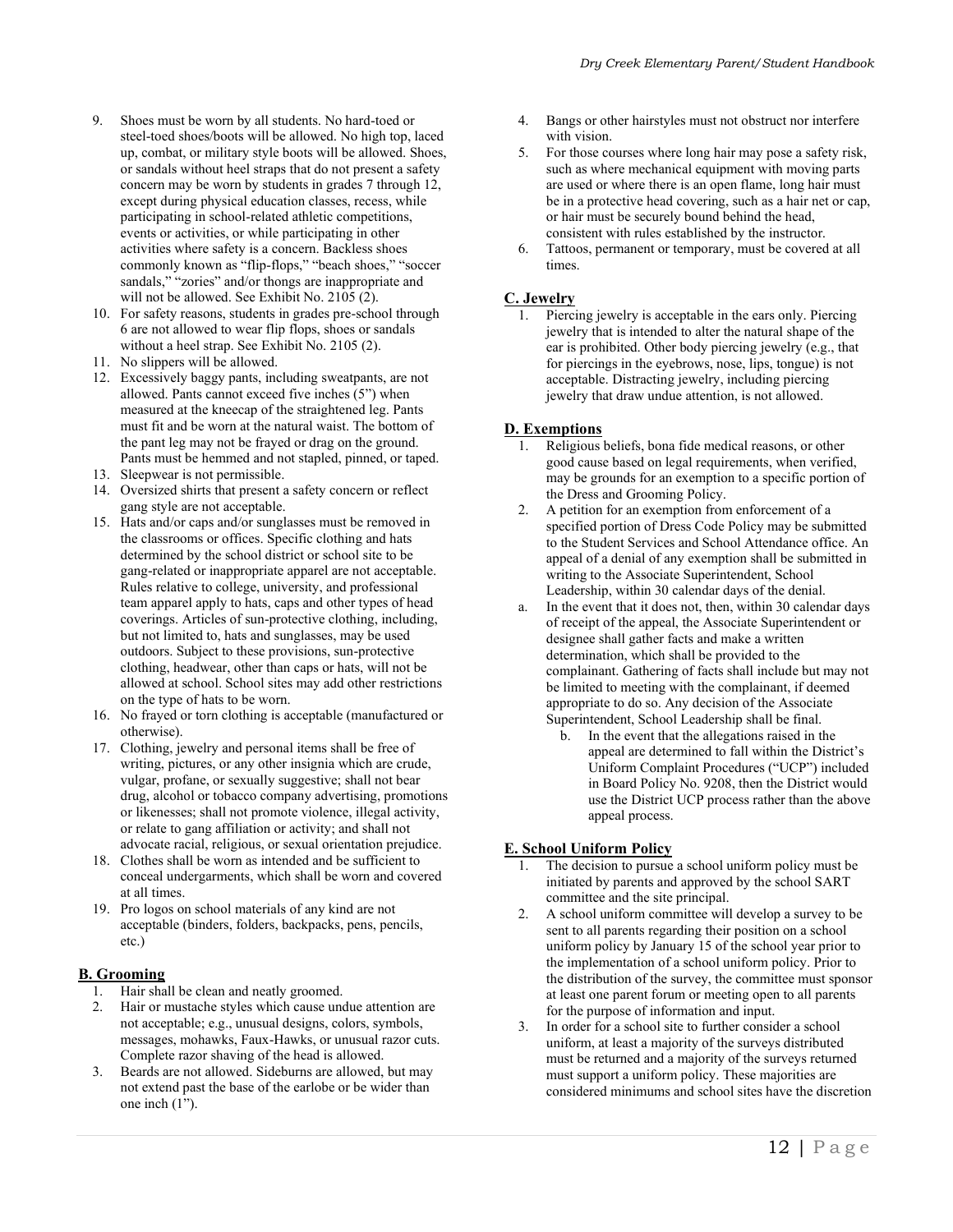to establish more stringent standards of returns and support.

- 4. The Governing Board must be notified by February 1 of the school year prior to the implementation of a school uniform policy.
- 5. The school site shall notify all parents or guardians no less than six (6) months prior to the time the uniform policy is implemented.
- 6. Should a school adopt a uniform policy, resources shall be available to assist economically disadvantaged students, and a procedure for parents/guardians to opt out of the policy shall be in place.

# **HOMEWORK POLICY**

Homework is an extension of the classroom, giving students reinforcement in using what has been taught in the classroom. It allows students to develop self-discipline and self-confidence. Homework encourages students to work independently, use time wisely, and develop a sense of responsibility. Homework fosters good study habits that will be useful throughout the individual student's school career.

#### **Homework Procedures**

Kindergarten - Our kindergarten teachers ask that parents read to their child 10 to 15 minutes in the evening three times a week. Our kindergarten teachers will work with parents to establish this program at the beginning of school each year.

Primary (Grades  $1-2-3$ ) – Each primary student should have approximately 20-40 minutes of homework each evening Monday through Thursday. Homework assignments will be in an academic area, reinforcing a skill or concept previously taught.

Upper Grades (Grades 4-5-6) – Please refer to the "Policies and Procedures for Grades 4-5-6".

Parents should consider the following factors that build good study habits:

- ➢ Provide a Study Area good lighting, proper seating at a table or a desk, adequate materials, sufficient space. Distractions such as radio, T.V., family conversation and phone should be eliminated.
- ➢ Provide a specific time period same time period daily.
- Give encouragement encourage your child to understand the value of homework. Give your child assistance but remember that homework is your child's responsibility.
- ➢ Help the homework habit. If your child doesn't bring home homework, determine whether he/she is completing it in school, forgetting it, or failing to bring it home.

### **Whenever you have concerns or questions about homework, please contact the teacher.**

### **POLICIES AND PROCEDURES OF GRADES 4-5-6**

*Upper Grade is a wonderful time* at Dry Creek. Students have many opportunities for school involvement and academic success. Along with choices and more school involvement, there is a greater need for responsibility, accountability, and character as we develop habits that will ensure success in the years to come.

The upper grade teachers at Dry Creek are excited to work with your children and want to help make the transition from primary grades as smooth as possible. We have developed some "UPPER GRADE" policies and procedures to provide consistency among the upper grade classrooms. These policies and procedures will be effective from the first week of 4<sup>th</sup> grade through the end of your child's 6<sup>th</sup> grade year.

**Homework:** Homework will be assigned daily, not weekly. Students are expected to follow classroom routine and write down their homework in their Daily Planner (provided) each day to ensure home to school communication for assignments.

#### **Homework Time**

Grade 4…….25-35 minutes daily, not including AR reading time Grade 5…….35-45 minutes daily, not including AR reading time Grade 6…….45-60 minutes daily, not including AR reading time – *Weekend homework included in this grade level.*

#### **Homework Consequences**

| Homework completed and          | Late, incomplete, or missing   |
|---------------------------------|--------------------------------|
| turned in on time               | homework consequences          |
| 1. Student comes to school      | 1. Minor Slip notifying parent |
| prepared and ready to           | of late, incomplete, or        |
| learn California State          | missing homework               |
| Standards. There is a lot to    | * ONE parent note per          |
| cover and we can go             | quarter may be used for        |
| farther if everyone has         | any reason.                    |
| done his/her homework.          |                                |
| 2. Student receives full credit | 2. Detention is assigned at    |
| on homework assignment.         | recess, lunch, and/or after    |
|                                 | school by teacher/parent       |
|                                 | arrangement.                   |
| 3. Student is eligible for      | 3. Students may receive        |
| Block DC recognition.           | partial or no credit on        |
|                                 | assignments.                   |
| 4. Students will gain           |                                |
| independence,                   |                                |
| responsibility, and             |                                |
| organizational practices        |                                |
| that will enable him/her to     |                                |
| be a more successful            |                                |
| student.                        |                                |

**Homework Planner:** Planners are given to each student on the first day of school. Students are expected to have their planners daily.

**Excused Absences:** To receive full credit, students who miss school (and the absences are "excused" for school attendance reporting requirements) will be allowed **one day for every day missed** from the day of their return to school to turn in all missed work. *It is helpful to email the teacher and get assigned work to help keep student keep current with classroom assignments.*

**Unexcused Absences:** Students will not be allowed to make up work or tests for unexcused absences. A score of a '0" will be placed in the grade book.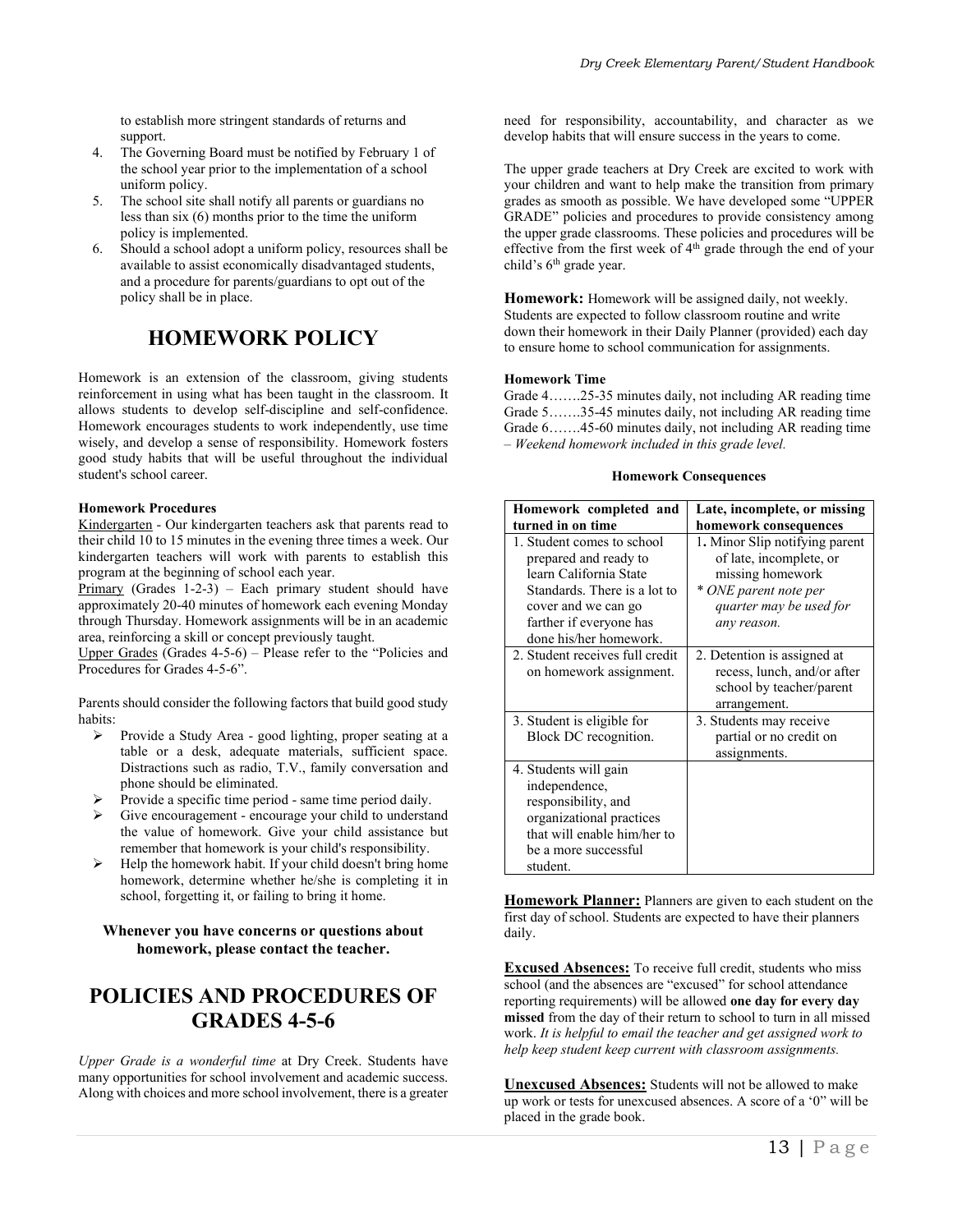**Extra Credit:** Extra Credit may be offered at the teacher's discretion. Extra Credit assignments are not given to make up work missed as a result of unexcused absences.

# **HOME/SCHOOL COMMUNICATION**

**Panther Express:** *Panther Express* is a weekly calendar that is available online every Friday. This communication contains a weekly calendar and lists events that will be occurring during the next week. The *Panther Express* is available on the Dry Creek webpage and emailed/texted to all parents at the end of each week.

**IDAC (Intercultural Diversity Advisory Committee):** The primary purpose of the Intercultural Diversity Advisory Council, originally formed in 1988 as the Intercultural Advisory Council, is to assist in the formation and review of policies that assure non-discriminatory practices in all operational areas of the Clovis Unified School District. Its further mission is to assist in improving the cultural environment of the District. Dry Creek's IDAC meetings are open to all DC parents and other interested community members. Meeting notices will be published in the *Panther Express.*

**SART (School Assessment and Review Team):** School programs and the basic objectives of a school must reflect the needs of the community it serves. In order to accomplish this, however, two conditions are necessary: (1) the school must be able to identify and interpret the needs of its community; and (2) parents must be knowledgeable about the objectives and programs of the school in order to judge whether those needs are being met.

A committee of interested parents meets quarterly to study and evaluate the various components that comprise our school and to offer input for ways of improving these components. This committee is called the **School Assessment and Review Team** or SART.

The objectives of the SART Committee are the following:

- 1. To study and become knowledgeable about the various programs and components that make up the total operation of the school.
- 2. To discuss (as representatives of the community) the effectiveness and appropriateness of these programs and components relative to the goals of the school.
- 3. To aid in assessing school community attitudes about the total school program.
- 4. To act as a communication liaison between the community and the school.
- 5. To provide a representative for the District SART Committee.

# **HEALTH INFORMATION**

**First Aid and Illness During the School Year:** First aid is administered in case of minor injuries. If illness or a serious accident occurs during the school day, an attempt is made to notify the parent at once. For this reason, the school requires an emergency number to call when parents are not at home. If the parent cannot be reached, the school will arrange to have the child taken to the hospital when necessary. It is important that parents update their contact information through ParentConnect immediately for the benefit and welfare of the child.

**Medication:** California State law states that medications may not be dispensed by school personnel without a physician's order. Occasionally a child under medical care may continue to attend school. A student is not allowed to carry medication with him/her on school grounds. In these special cases, school personnel may administer medication when parents provide a written physician's order which includes name(s) of the medication, dosage, time(s), and duration that the medicine is to be given to the child. This physician's order can be obtained at the time of the visit if the child will be returning to school while on medication. A parent permission slip is also required. The medication must be in the original container and correctly labeled. This includes over the counter medications.

Doctor's instructions must be reviewed and renewed each year. Any changes in medication, dosage, or means of administering require new doctor's instructions.

**Head Lice Policy:** Clovis Unified School District operates on a nit free policy based on data supported by the Fresno County Health Department. Under this policy, students will be sent home if evidence of head lice is found. A student may not return to school until he/she has been treated and his/her hair and scalp are free of lice and nits. The student must check in with the school nurse before he/she returns to the classroom.

**Communicable Disease Guidelines and Policies:** To ensure that all children remain safe and healthy, the following guidelines should be used in determining when a child should return to school. It is important that parents inform the nurse should their child develop any of the following communicable diseases.

| <b>Disease</b>                    | Incubation<br>Period      | <b>May Return to School</b>                                                                                 |
|-----------------------------------|---------------------------|-------------------------------------------------------------------------------------------------------------|
| Chicken<br>Pox                    | 12 to 14 days             | Minimum of 7 days after appearance<br>of pox and all pox are dry.                                           |
| German<br>Measles                 | 14 to 21 days             | When rash is completely gone. Avoid<br>contact with non-immune pregnant<br>women.                           |
| Measles                           | 10 days                   | Minimum of 7 days after appearance<br>of rash. Recommended isolation from<br>children under 3 years of age. |
| Mumps                             | 12 to 26 days             | When swelling of the salivary glands<br>has subsided, usually in about 10<br>days.                          |
| Ringworm                          | No way<br>to<br>determine | Must be under treatment and visible<br>lesions covered.                                                     |
| <b>Scabies</b>                    | 48<br>24<br>to<br>hours   | Must remain at home until completely<br>cleared.                                                            |
| Scarlet<br>Fever                  | 2 to 5 days               | May return when fever, sore throat<br>and rash are gone.                                                    |
| Whooping<br>7 to 10 days<br>Cough |                           | At least 21 days after appearance of<br>typical cough and upon recovery.                                    |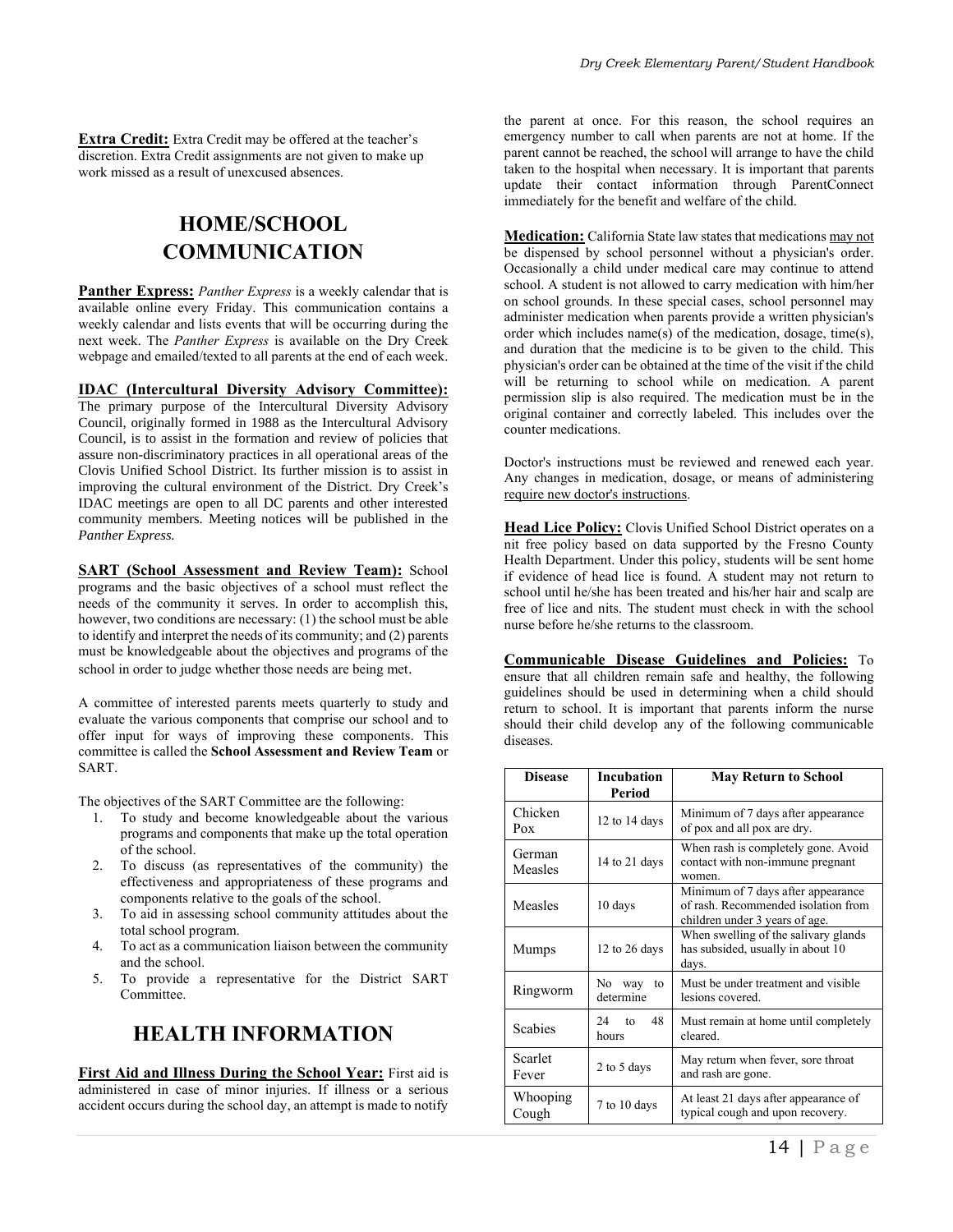*Any child with a temperature of 100 degrees or above will have their parents contacted and be sent home to recover. Students should be fever-free for 24 hours before returning to school.*

# **INTERNET & ELECTRONIC MAIL USE AT SCHOOL**

#### **Internet and E-Mail Rules**

Students are responsible for good behavior on school computer networks just as they are in a classroom or a school hallway. Communications on the network are often public in nature. General school rules for behavior and communications apply while using any school computer.

The network is provided for students to conduct research and communicate with others. Access to network services is given to students who agree to act in a considerate and responsible manner. Parent permission is required. Access is a privilege – not a right. Access carries with it a responsibility.

Individual users of the district computer networks are responsible for their behavior and communications over those networks. It is presumed that users will comply with district standards and will honor the agreements they have signed. Beyond the clarification of such standards, Dry Creek Elementary and the Clovis Unified School District are not responsible for restricting, monitoring or controlling the communications of individuals utilizing the network.

Network storage areas may be treated like school lockers/desks. Network administrators may review files and communications to maintain system integrity. Users should not expect that files stored on district servers will always be private.

During school, teachers will guide students toward appropriate materials. Outside of school, families bear the same responsibility for such guidance as they would other information sources such as television, telephones, movies, radio and other potentially offensive media.

Copies of the District's approved *Acceptable Use of Information Resources* (Policy #7203) are available through the CUSD web page. Briefly stated, the following are not permitted:

- ➢ Sending or displaying offensive messages or pictures
- ➢ Using obscene language or intentionally getting access to obscene or pornographic material
- $\triangleright$  Harassing, insulting, or attacking others
- ➢ Posting information that is designed to ridicule or embarrass students or staff
- ➢ Damaging computers, computer systems or computer networks
- ➢ Violating copyright laws
- $\triangleright$  Using another person's password<br> $\triangleright$  Trespassing in another person's form
- $\triangleright$  Trespassing in another person's folders, work, or files<br> $\triangleright$  Intentionally wasting limited resources
- $\triangleright$  Intentionally wasting limited resources<br> $\triangleright$  Ising the network for commercial purposes
- Using the network for commercial purposes

Violations may result in disciplinary or legal action as well as a loss of access to the computer network.